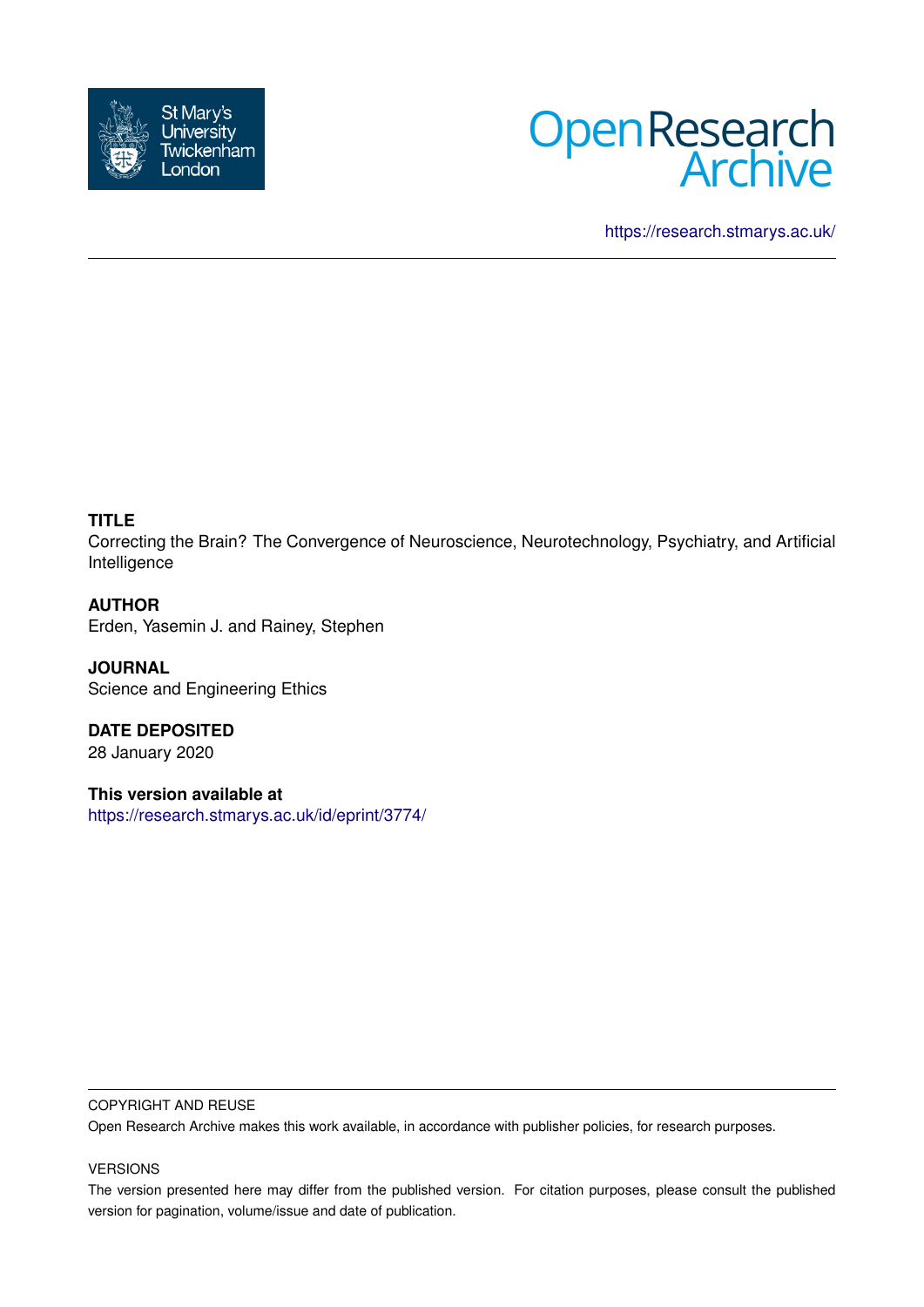## Authors

Dr Stephen Rainey, Research Fellow, Philosophy, Oxford Uehiro Centre for Practical Ethics<sup>1</sup> Dr Yasemin J Erden, Senior Lecturer, Philosophy, St. Mary's University, Twickenham

Correspondence to: Dr Stephen Rainey Oxford Uehiro Centre for Practical Ethics Suite 8, Littlegate House St Ebbes Street, Oxford OX1 1PT

<sup>1</sup> Stephen Rainey gratefully acknowledge funding from the BrainCom Project, Horizon 2020 Framework Programme (732032).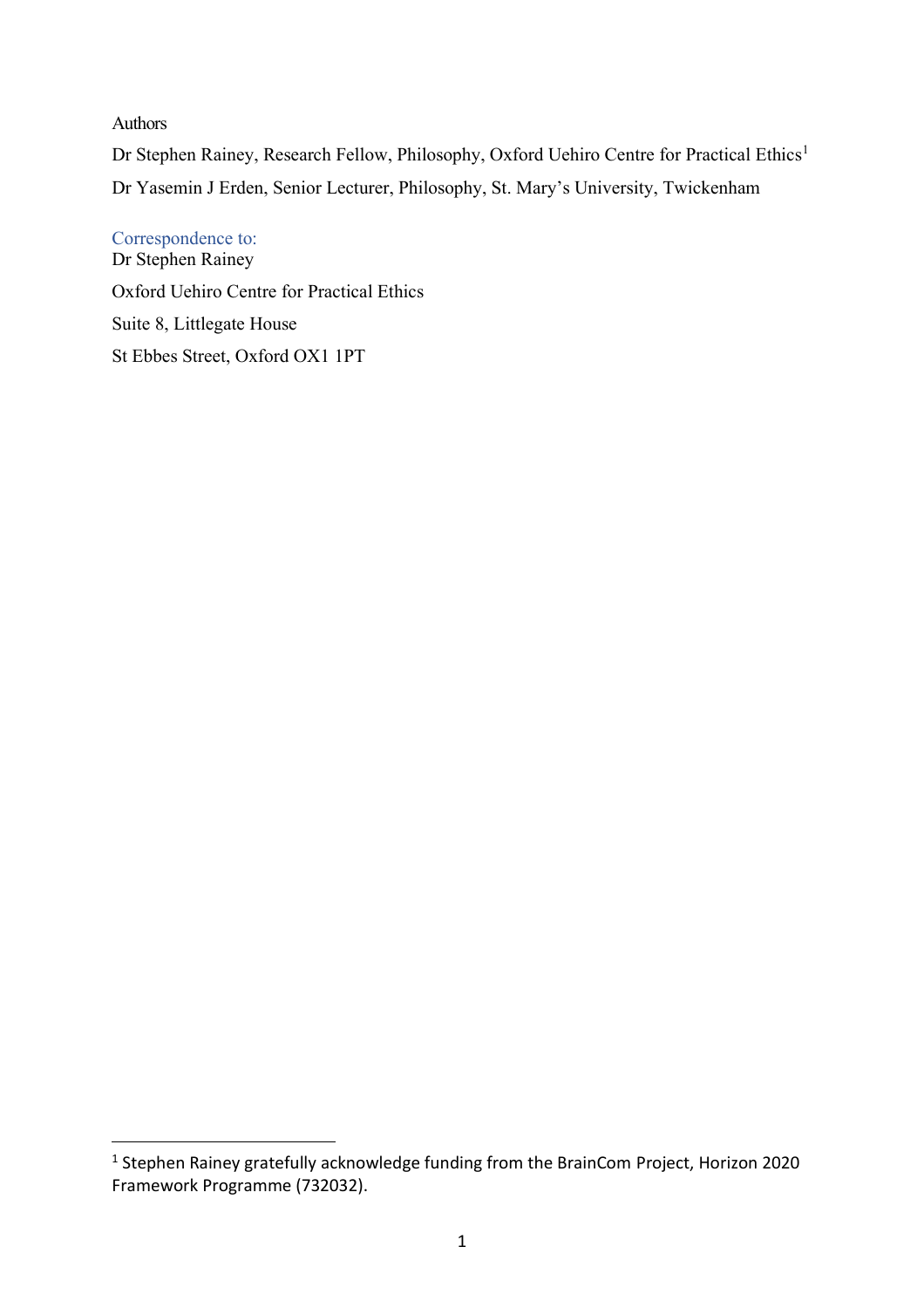Correcting the Brain? The Convergence of Neuroscience, Neurotechnology, Psychiatry, and Artificial

Intelligence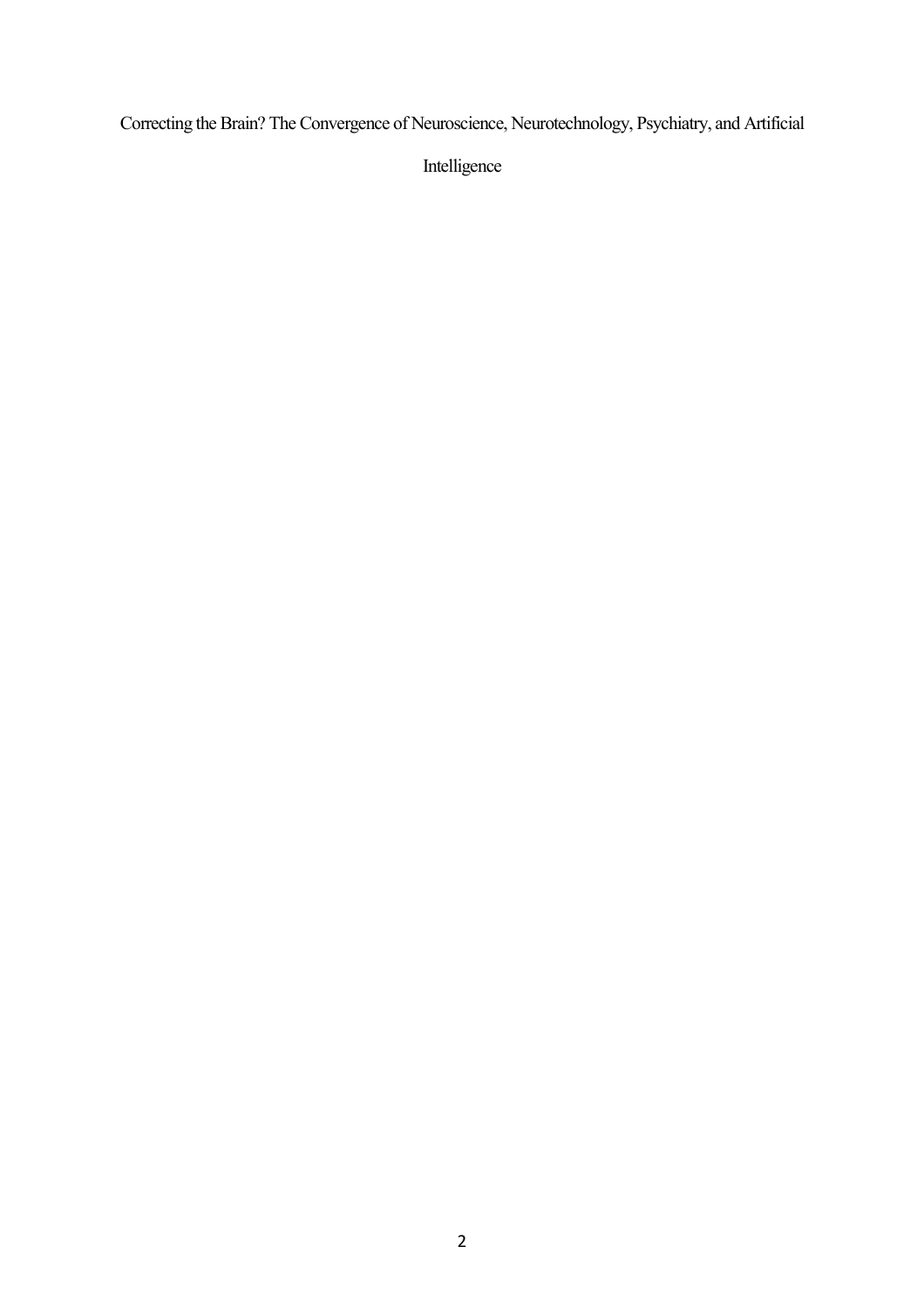### Abstract

The incorporation of neural-based technologies into psychiatry offers novel means to use neural data in patient assessment and clinical diagnosis. However, an over-optimistic technologisation of neuroscientifically-informed psychiatry risks the conflation of technological and psychological norms. Neurotechnologies promise fast, efficient, broad psychiatric insights not readily available through conventional observation of patients. Recording and processing brain signals provides information from 'beneath the skull' that can be interpreted as an account of neural processing and that can provide a basis to evaluate general behaviour and functioning. But it ought not to be forgotten that the use of such technologies is part of a human practice of neuroscience informed psychiatry. This paper notes some challenges in the integration of neural technologies into psychiatry and suggests vigilance particularly in respect to normative challenges. In this way, psychiatry can avoid a drift toward reductive technological approaches, while nonetheless benefitting from promising advances in neuroscience and technology.

#### Keywords

Neurotechnology, artificial intelligence, ethics, normativity, psychology, psychiatry

## Introduction

Neurosciences and psychiatry overlap when the identification of anomalous neural activity is mapped to behavioural or cognitive phenomena in the context of assessment or diagnosis of patients. This means in practice that technologies developed for recording neural activity can come to play a role in psychiatry. Given this, there is a clear need to examine not only the relationship between neuroscience and psychiatry, but also the use of neurotechnology in psychiatry. The specifics of how such technologies operate become particularly salient when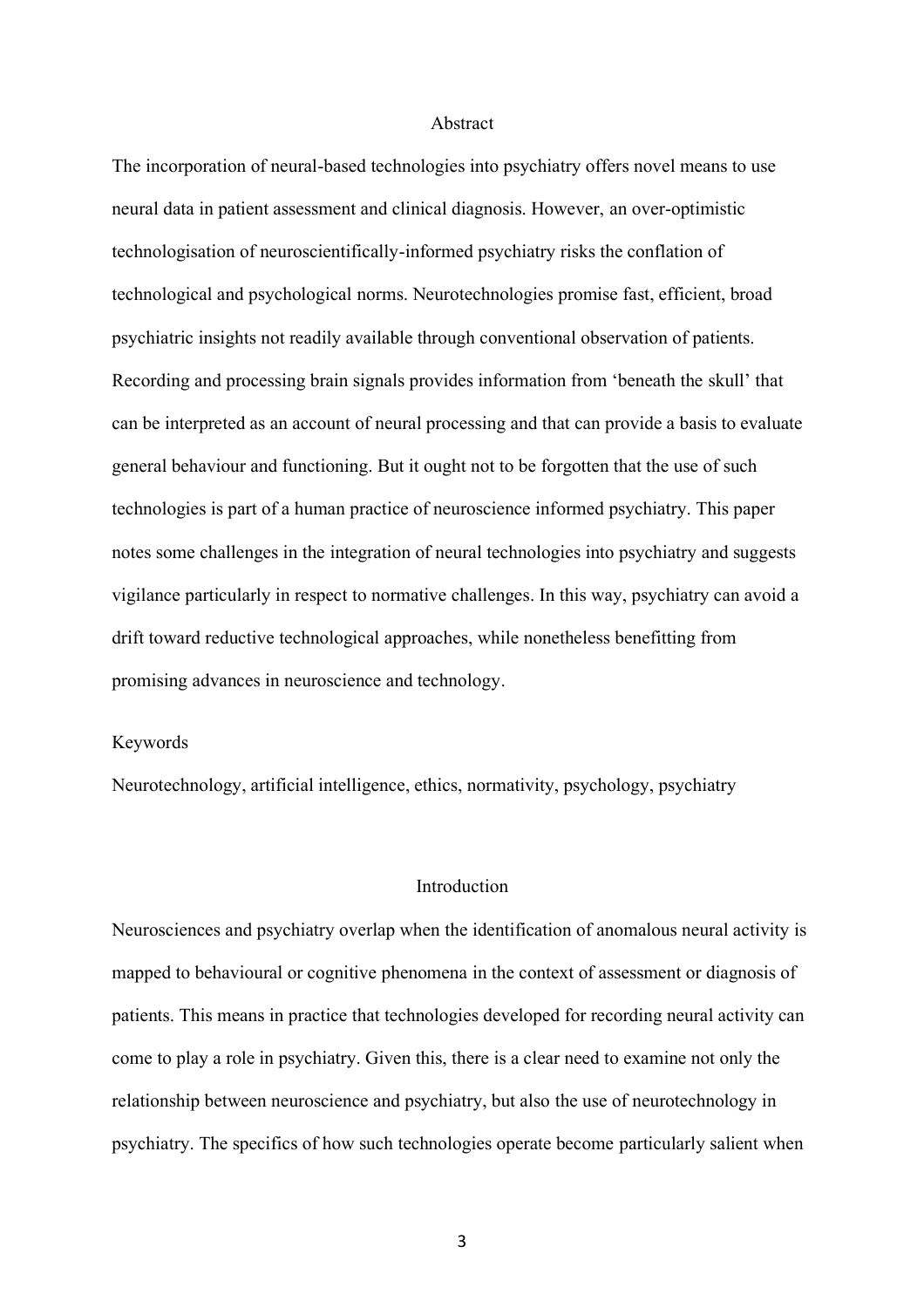they are placed in the context of a practice aimed at evaluating human behaviour, such as psychiatry.

In some cases, neurotechnology can rely on artificial intelligence (AI), especially in the prediction, or analysis of neural recording data (Glaser et al. 2017; Kellmeyer 2018). This represents a significant element worth its own investigation, again because it is deployed in a context of evaluating human behaviour. How AI develops and is used in this kind of context is in need of analysis. In this paper the analysis will involve identification of key normative differences between brain-based intelligence and artificial intelligence. To do this we point to some general complexities of human intelligence (HI), especially as based in complex, reasoned activity.

As a means of blending technological advances with human understanding, we recommend discussion that draws upon a variety of discussants and sources of information. This fits with more familiar psychiatric methods involving doctor/patient encounters, which are typically framed as a type of discussion. Even with a power or authority imbalance between psychiatrist and patient, the conversational form of interaction forms the basis on which patients reveal their felt experience for expert appraisal by the psychiatrist. The interpolation of technological norms into these otherwise interpersonal spaces may serve to undermine that space. Technology appears to offer objective answers to problems and so can seem to overshadow the subtleties of more discursive approaches to human problems. Particular care ought to be taken in developing neuropsychiatric accounts of human cognition and behaviour where diagnosis of psychiatric disorder is at stake. This and related issues are central in this paper.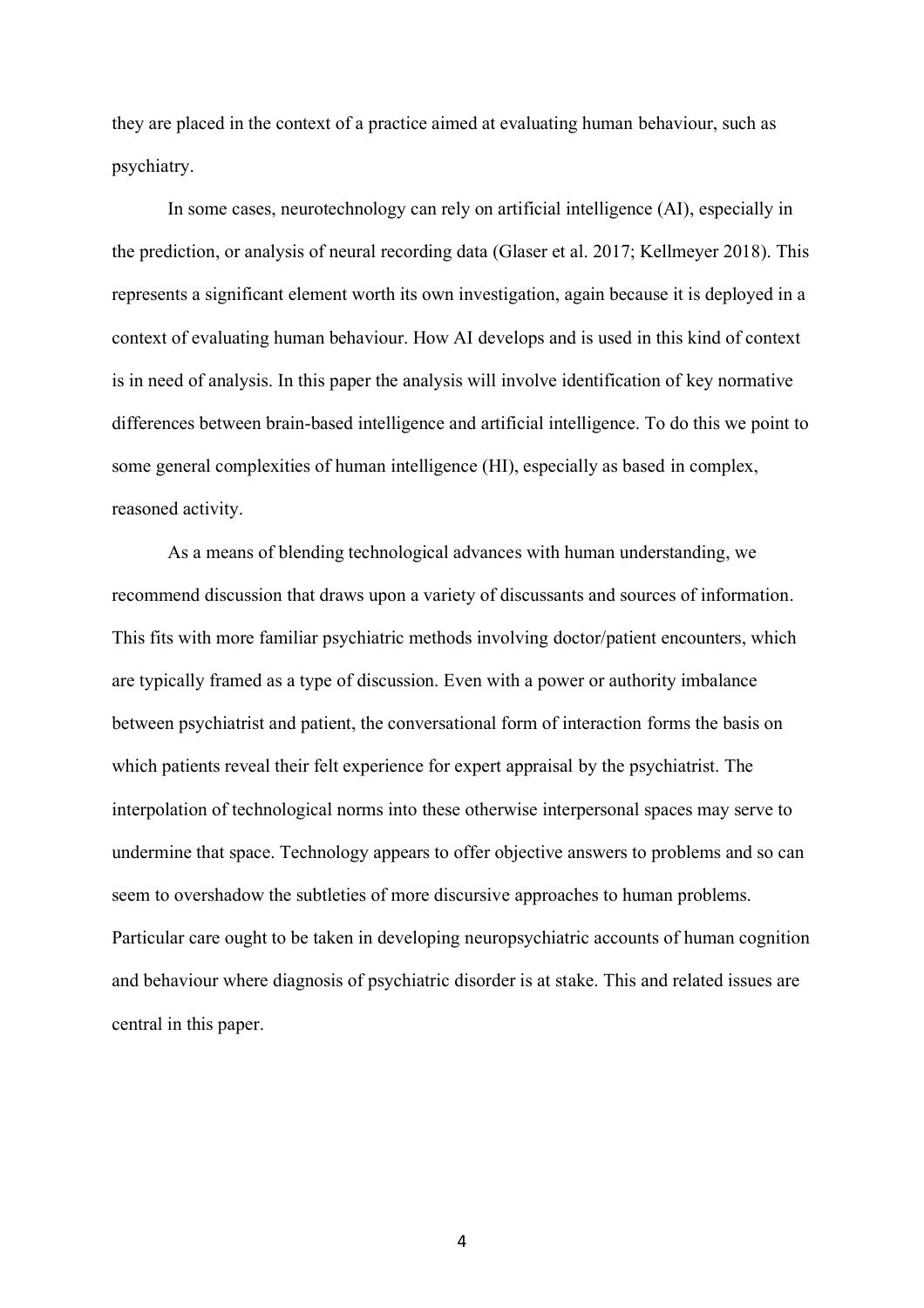#### Neuroscience and Neurotechnology

Neuroscience, in general, promises a growing understanding of how the brain works. As every conscious state is understood as being instantiated by some neural activity, greater understanding of conscious states ought to arise from greater understanding of the brain. Some influential voices have already described psychiatry itself, for instance, as 'clinically applied neuroscience' (Insel and Quirion 2005). With accelerating progress in the detection, recording, identification, and decoding of brain signals, technologies play a crucial role in making the brain legible to researchers (Farahany 2018; Haselager and Mecacci 2018; Rose 2016). Nevertheless, how this understanding is applied is significant.

Neural activity is highly organised, and the brain is richly structured with tremendous complexity (Churchland 1989). Given this complexity, it might be easy to conflate a problem manifested in a conscious state – a psychiatric disorder for example – as a result of misfiring neurons, damaged circuits, or poorly connected regions. Nikolas Rose and Joelle Abi-Rached have referred to this kind of scenario as a 'screen and intervene' paradigm (Rose and Abi-Rached 2014). In such a state of affairs, the use of technology in detecting neural activity is taken as sufficient for identifying *anomalous* activity upon which interventions are thereby justified. These might be pharmacological, neurotechnological, or even consist in corrective writing to brains (Roelfsema, Denys, and Klink 2018). 'Writing to brains', for instance, allows for the modification of neural activity through the creation of electromagnetic fields. These fields are intended to excite, or inhibit neural activity in ways aimed at promoting cognitive and behavioural effects.

In developing a science of the brain, there is a risk of generalising about detectable neural activity from which may emerge hastily constructed accounts of behavioural or cognitive phenomena in terms of this activity. This is connected with the question of how to avoid reducing accounts of human cognition to neuroscientific norms, while at the same time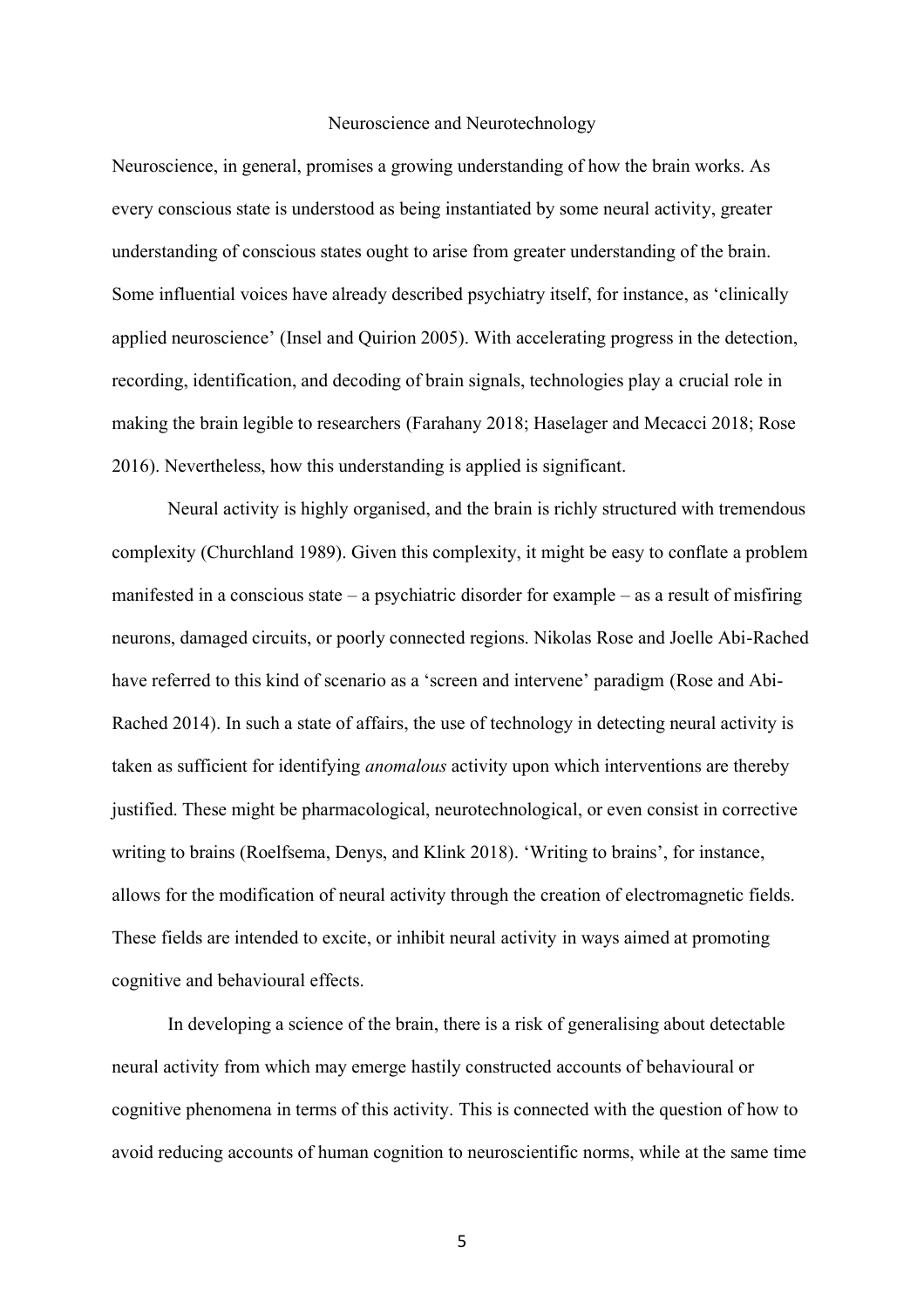acknowledging the powerful role of neuroscience in addressing human psychiatric disorders. Such reduction could blur the boundaries between organic and functional disorders, hitherto essential to discourse on mental illness, for instance. This blurring also affects the boundary between psychological traits (personality) and psychiatric states (illness). The potential for this reduction of human beings to 'neurochemical selves,' rather than persons, ought to be carefully scrutinised (Rose 2003).

The above noted issues are pertinent in evidence-gathering as part of psychiatric assessment or diagnosis. Privileging causal explanations of action, or neurobiologically reductive bases for action and behaviour, may well lead to a sort of *reason-curtailment* wherein the scope of reasons available to account for action and behaviour is reduced. This could result in a *too reductive* account of complex human behaviour both in terms of rationality, and action, especially as it relates to the perceptions both of patients and of practitioners. Where behaviours appear to be explained by some causal story supported by data, discursive accounts of those same behaviours may become less influential. This may sound somewhat abstract, but with reference to neurotechnologies, we can offer a useful example of this reductive potential.

### Neurotechnologies, AI and Modifying Neural Activity

Neurotechnologies typically record and decode brain signals for a variety of purposes. These include controlling software and hardware, and providing information for neural monitoring, as in neurofeedback devices (Sitaram et al. 2017). These last-mentioned devices sometimes raise claims to neural or human enhancement. These are 'open loop' systems in that they detect, record, and process neural signals happening already, in their own right. The open loop neurotechnological device is akin to a spectator, its outputs simply repeating what is happening under the skull, instrumentalised somehow. In such instances, AI may be a part of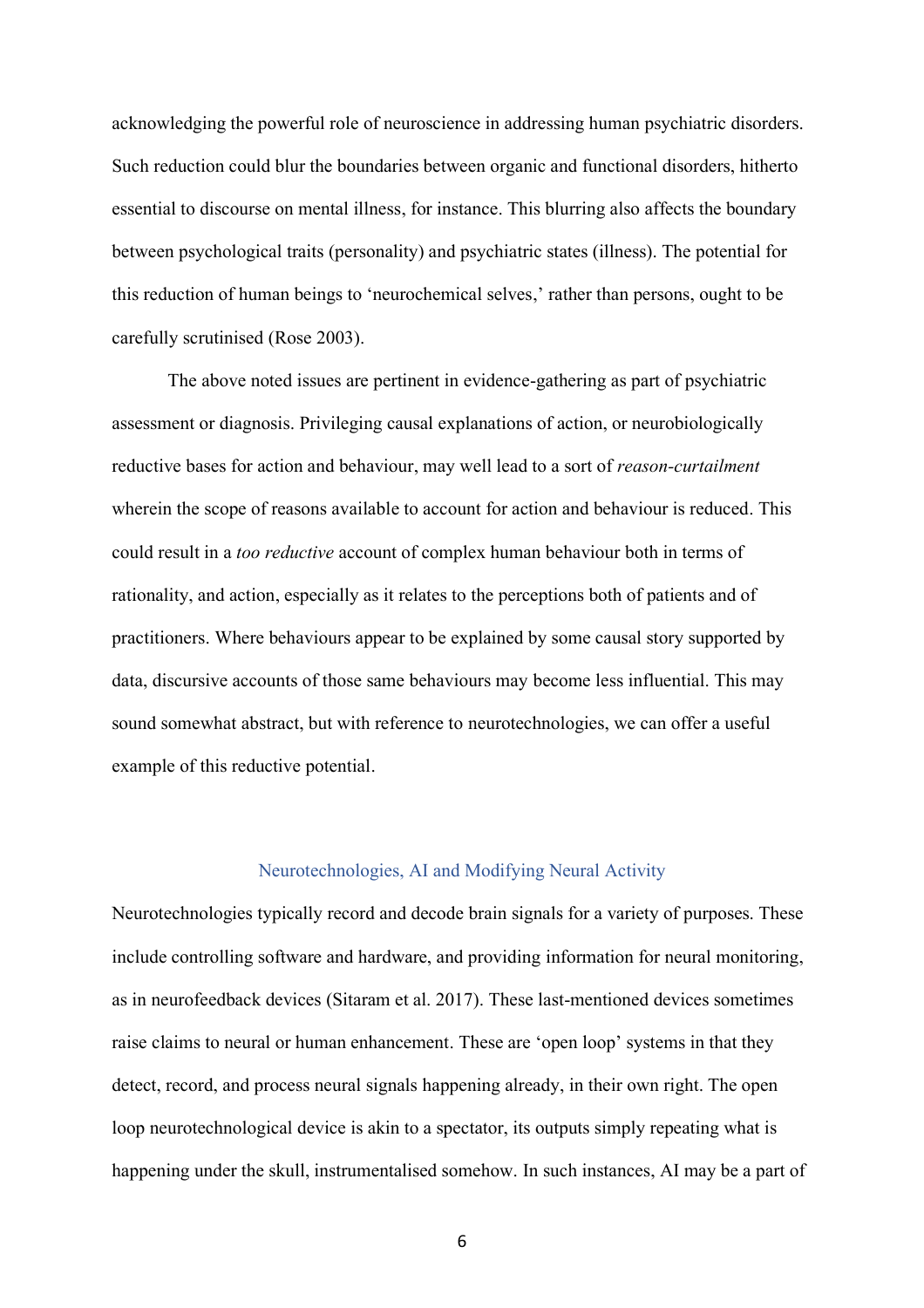the system overall, especially used in the prediction, visualisation, or analysis of neural recording data.

Other instances of neurotechnology include neural stimulation as part of their function. For instance, deep brain stimulation (DBS) stimulates neural regions and in doing so modifies neural activity. Typically, this is done in order to diminish deleterious symptoms of diseases like the shaking seen in Parkinson's disease (Fang and Tolleson 2017). The strength and the duration of these kinds of DBS interventions can be monitored and altered by the user, and the devices can also be turned on and off. In terms of AI, this specific Parkinson's application of stimulation technology appears not to be highly problematic. This application is often user-controlled. But especially in applications that are not approved treatments, as DBS is for Parkinson's, the convergence of AI and neural stimulation can raise other issues.

A closed-loop neurotechnological device is capable of detecting, and modifying neural activity. This would allow for detailed creation of a desired neural state, and its maintenance via stimulation. Given the complexity of this task, software control systems would be required to operate the maintenance function. The creation and maintenance of a given neural state would require close attention to the state of the neural region to be monitored, as well as real-time intervention to keep it on track with the desired state (Xu et al. 2014). Unlike systems such as DBS, this kind of control would be too fine-grained for a person to manage. For these reasons, AI enhanced technology may be deployed to a greater extent than simply the recording or analysis of neural data. AI technologies with softwarecontrolled closed-loop neurotechnology raise questions concerning free will, agency, responsibility, and perception. For instance, it is not clear what control a patient might have over the technology, or what impact might be felt if the technology fails. At the very least,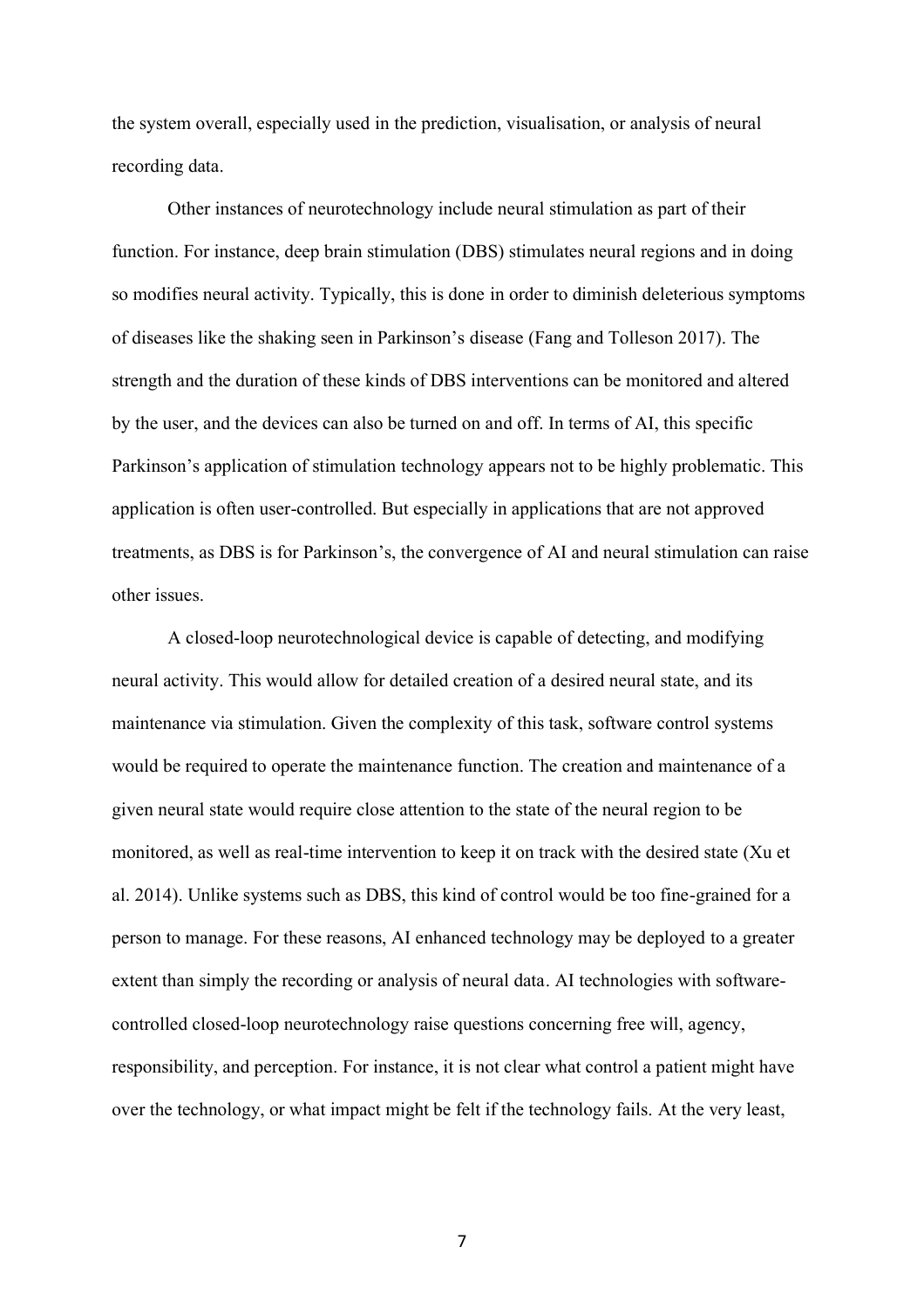and most pertinently here, we know that physical intervention in the brain's chemical and electrical activity has effects on mental states.

The instrumental potential of neural states also underwrites pharmacological intervention in cognitive and mental states, as well as treatments such as DBS. This is the rationale for using DBS in cases of obsessive compulsive disorder, persistent depression, or anorexia nervosa for instance (Klein et al. 2016; Maslen, Pugh, and Savulescu 2015; Widge and Sahay 2016). It is also key in the development of neurotechnologies, such as neuroprosthetics for speech, which might be seen as likely successors to a neuropharmacological-psychiatric industry (Parastarfeizabadi and Kouzani 2017). At any rate, these instrumentalisations are embedded within a recognisably discursive practise. Psychiatric assessments, despite or because of power imbalances between practitioner and patient, allow for a therapeutic identification of problems wherein psychological traits shade into indicators of disease, as with brain lesions. The regime here is one of observation and discussion, then to report, intervene and treat. The process can be repeated until a satisfactory outcome arises. In the case of a closed-loop neurotechnology controlled by software, this regime is altered.

All functions of observation, intervention, and treatment may be given over to a closed loop neurotechnology system, especially the algorithms governing its 'good' functioning (Widge and Sahay 2016). In one sense, the automaticity of the system assumes a 1:1 relation between neural processes and desired mental state, itself the basis for a desirable behavioural outcome. Put another way, the closed-loop neurotechnology setup is predicated on the idea that the creation and maintenance of a given neural state will promote or determine a macro-scale behavioural effect. This may be via mediating that state, or through inhibiting a non-desirable state. What is key here is the power given to the algorithms that assess and modify neural activity, mental states, and thereby perception and action.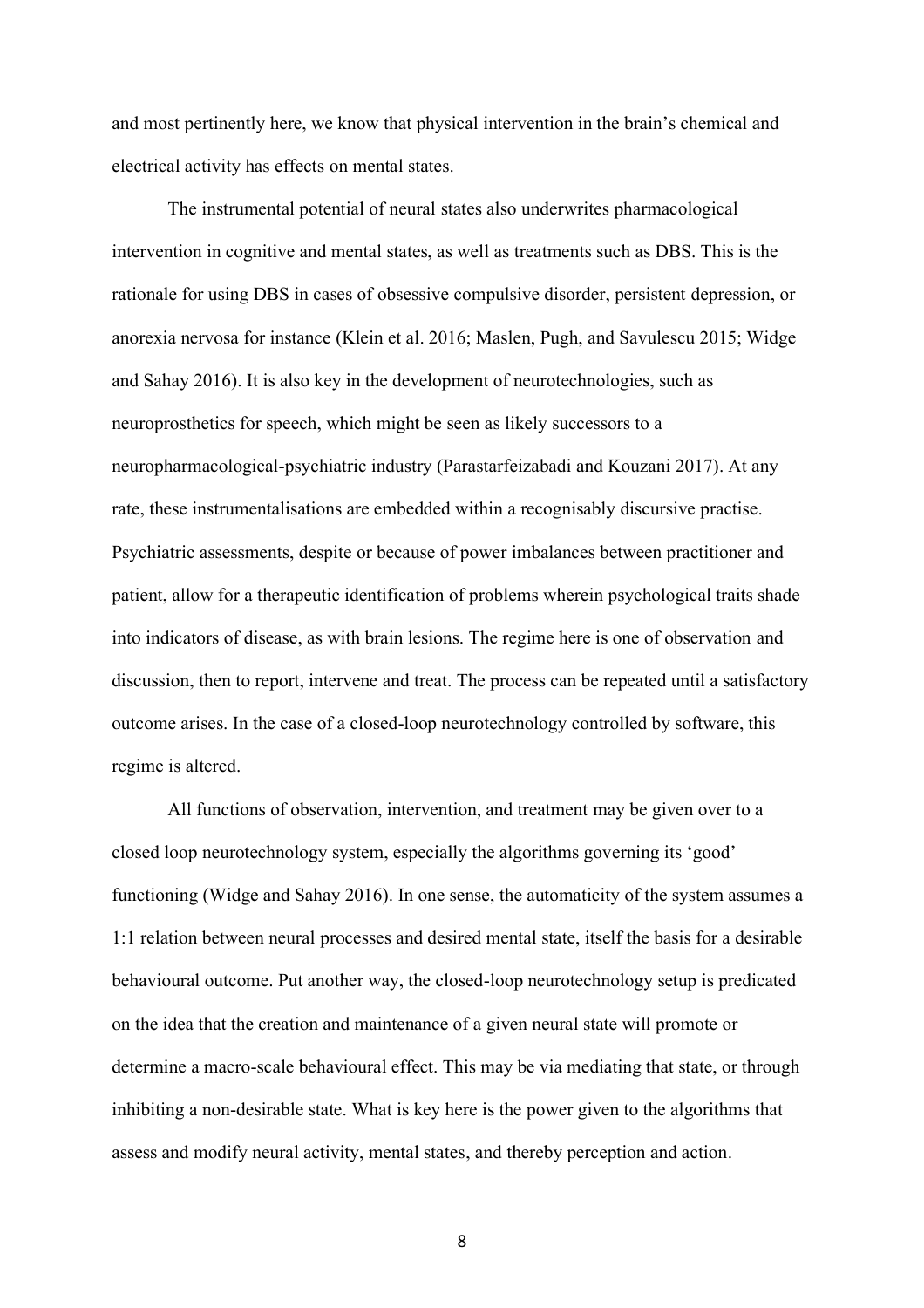Returning to the idea that neural states are closely related to mental states, we can see that closed-loop neurotechnologies present an unusual inversion of familiar empirical 'experience.' Conscious states are characterisable in terms of neural signals typical of those states; verbal thinking, problem solving, and emotion, among other activities. While neural states correlate with mental, cognitive, and behavioural states, we do not simply undergo them. Neural activity responds to conscious activity as well as producing it. We *use* our brains in a manner not easily describable in mechanistic terms (Kirmayer and Gold 2011). This points to issues in determinism that are beyond the scope of this paper, but for now it need only be observed that there is at least some sense in which neural states can be made through conscious activity, as much as they are passively undergone. Moreover, all such mental states and neural processes take place within a rich cultural, social, and embodied identity, which codify a set of experiences that an AI-enabled neurotechnology may struggle to encode.

Closed-loop neurotechnology inverts the order as experienced by the user and instead prioritises a top-down account of brain-consciousness-activity to create a mental state via neurointervention. Unlike DBS treatment for Parkinson's, there is no 'human in the loop' on this neurotechnology model. This means that AI-enabled software manages neural state monitoring as well as maintenance. By hypothesis, this limits the scope for the closed-loop neurotechnology user to change her mind, for instance (Glannon 2016). Where a user cannot easily intervene to modify or switch off a system, this appears to offer a direct challenge to will and agency (Goering et al. 2017), as well as broader conceptual problems for the conflation of technological and psychological norms.

For instance, if we go for a drive in a car, we can always turn back if we decide that the initial decision was a bad one, or if conditions change and make the drive undesirable. Can we say the same for the closed loop neurotechnology user concerning their own mental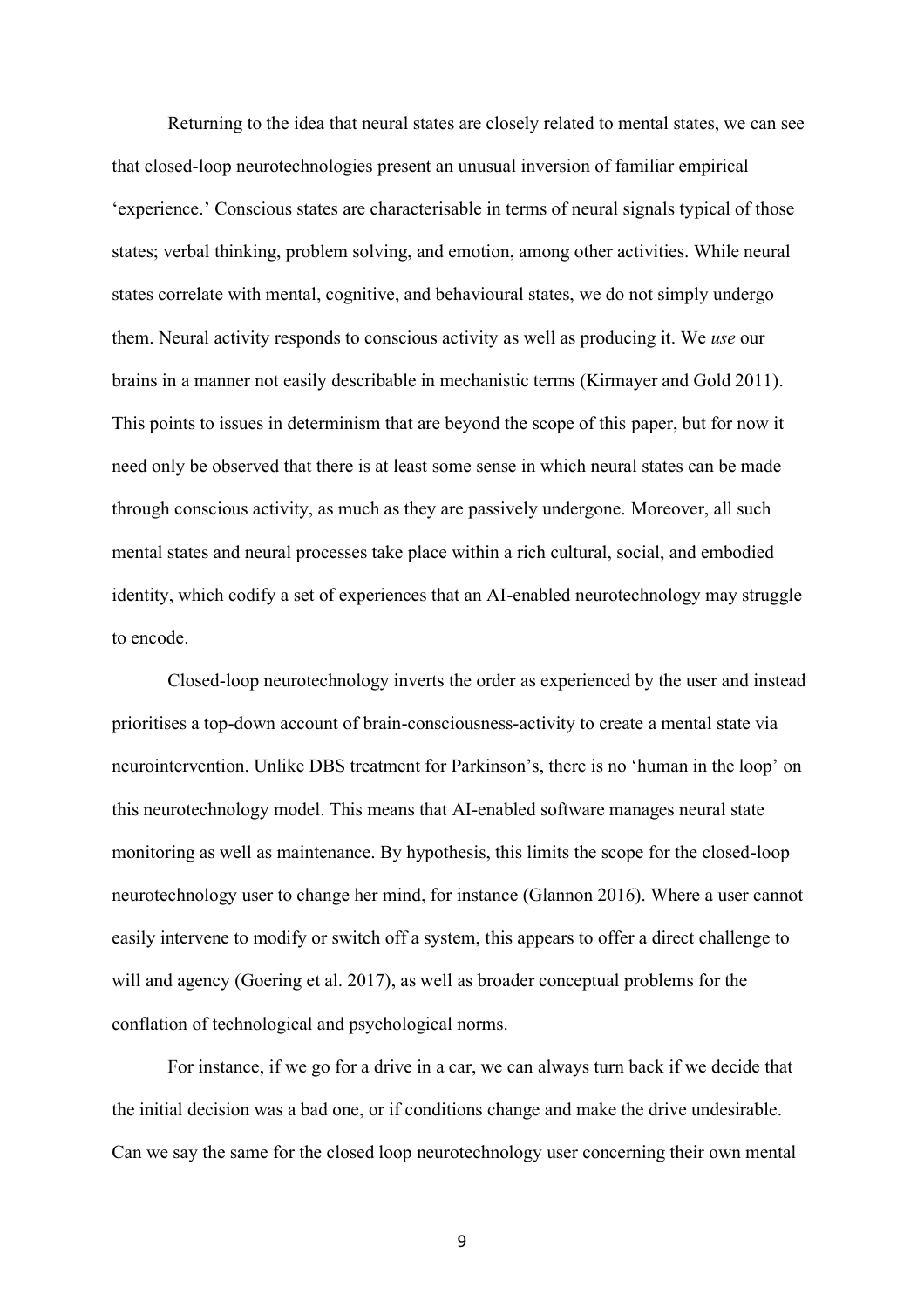states? The initial decision to use the system, the initial 'pro-neurotechnology' stance, may be seen as triggering a chain of events sealed off from revision in the light of changed minds or negative externalities. The nature of the closed loop neurotechnology may exacerbate this 'sealing off' owing to its creation and maintenance of *neural states* designed to promote or preclude given *mental states*. These states, more to the point, are decided upon prior to the present, in the initial calibration of the neurotechnology system. The conditions hit upon at that point in time are then reinforced algorithmically at every point along the line. The user's present neural states are thus closely predicated on decisions made prior to the present in an intentional, yet rather artificial and unfamiliar way.

As long as a present neural state, predicated on a past state, is created and maintained by algorithm-controlled electrical intervention, the mental states promoted or inhibited by that neural state will presumably curtail full user control of the present state (Tamburrini 2009). This serves to illustrate an issue in responsibility, as the neurotechnology user may determine for themselves a condition that foreshortens their responsiveness to reasons. In curtailing this dimension of themselves, their basis for action appears to be somewhat diminished. This could even amount to a kind of personality change (Gilbert et al. 2017; Klaming and Haselager 2013; Pugh et al. 2018; Temel et al. 2006). Because a neural state is being created and maintained, certain neural signal profiles will be promoted and others diminished. Any mental states associated with, or precluded by, those signal profiles will thus be promoted or diminished. This seems to challenge how we might think conventionally of 'agency,' as a kind of hybrid control at play.

Closed-loop neurotechnologies provoke a rational-responsibility problem. In other words, we face a situation whereby the rationale for an action, including as a grounding for responsibility, may be assigned to either an AI-enabled neurotechnology, or to the human actor (see also Rainey 2018). Whereas 'action' is typically connected to reasoning, which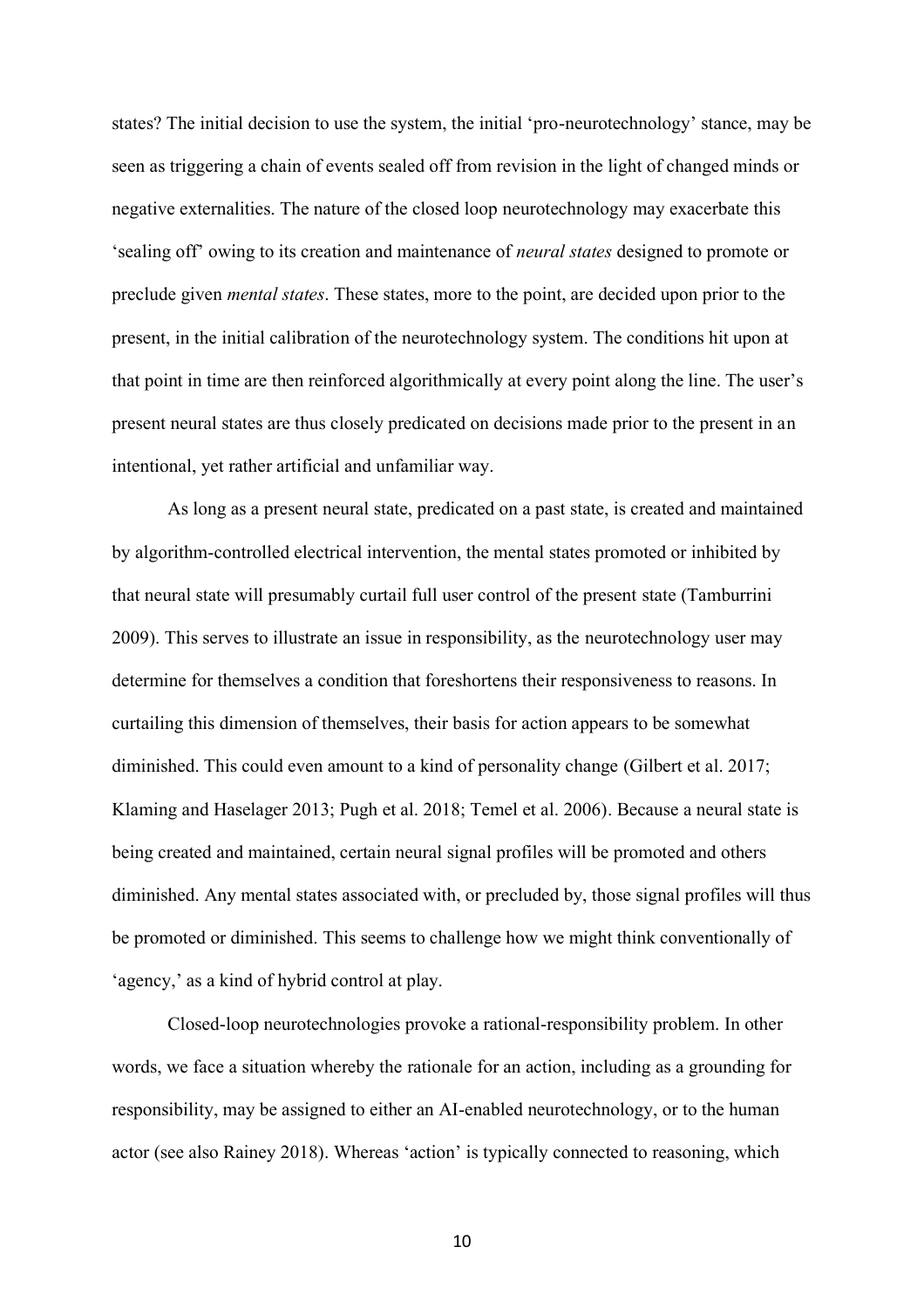includes a full gamut of reasons, with neurotechnology we are left with the possibility that reasons may not be available, transparent, or even coherent. In addition, we know that different neural states can underwrite different kinds of perceptual judgements, as seen in transcranial magnetic stimulation (TMS) experiments (Silvanto et al. 2008). So, reasoning is not the only factor likely to be affected by closed-loop neurotechnology; perception is also at stake. In a scenario where action – as the outcome of reasoning – may be curtailed, and basic behavioural discrimination among stimuli is affected, we suggest that great care is taken in the use of these technologies, particularly as pertains to their use in psychiatry.

Data, Black Boxes, and Reasoning: Making Sense of Brains and Minds A central part of what is at issue here is the role of AI as decision-maker in the examples above. A kind of hybridised control appears in these cases, the agent herself having more or less limited control. Where the control in question concerns neural states, and thereby mental states, this is all the more acute. AI-powered methods can provide effective predictions about brain activity quickly, and unexpectedly, from huge amounts of data (Bzdok and Meyer-Lindenberg 2018). These methods are often very complex and opaque, and consequently are often not understood well. This is especially the case where there is some ambition to expand the use of machine learning and related systems in psychiatry (Dwyer, Falkai, and Koutsouleris 2018). While our focus here are the systems used, we are also signalling that the field into which such systems will appear may require further analysis. This includes methodological ramifications which might be very wide-ranging indeed (Kitchin 2014). Machine learning techniques designed to generalise from complex and varied data in order to predict particular cases tend to rely upon statistical methods. These may be of various types, but a common feature is that they are often deployed effectively as a black box (Samek et al. 2017). This, in general, can be seen as a problem with machine learning approaches. Despite their often impressive successes, these machine learning applications remain inexplicable in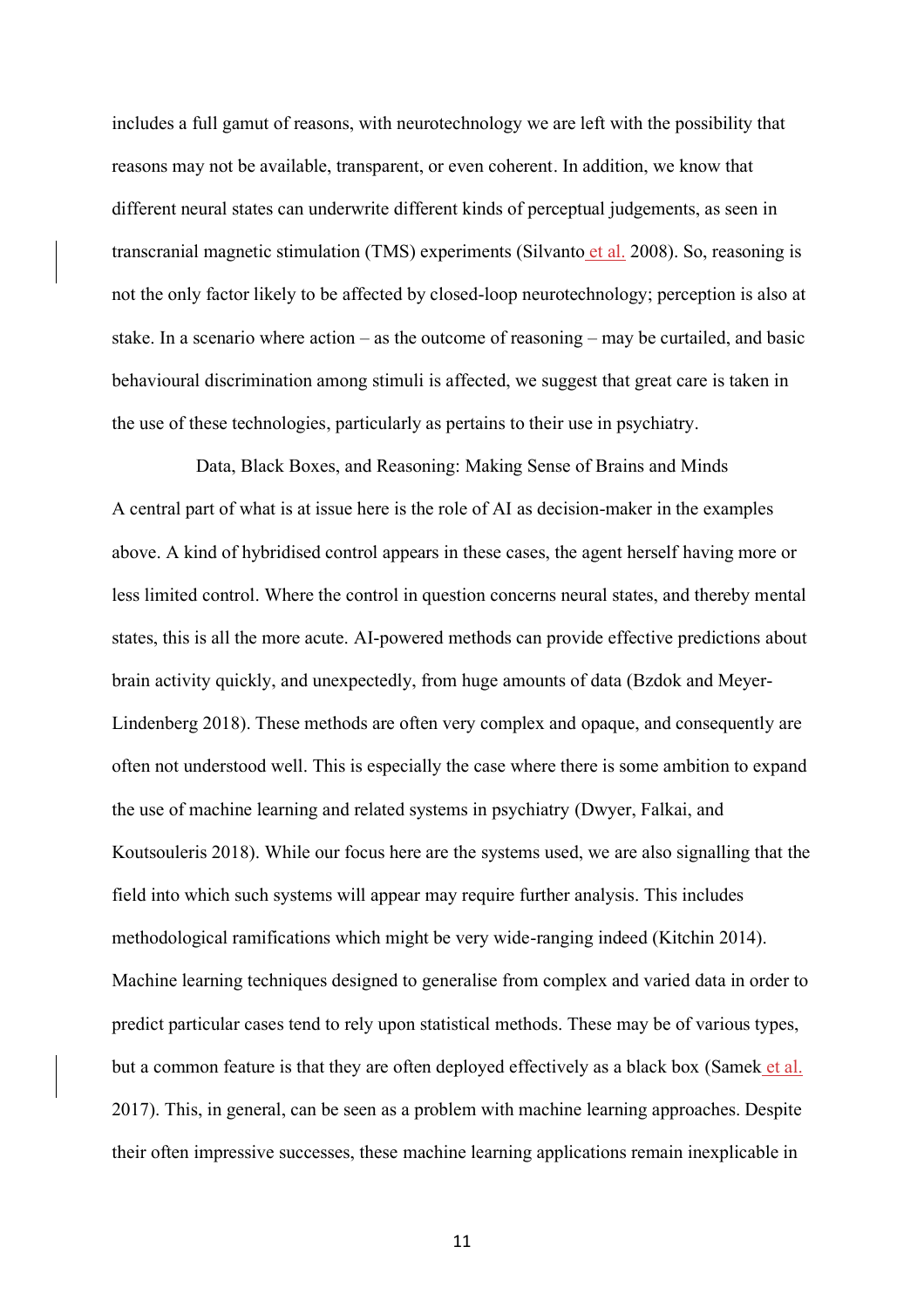some important respects, owing to their mathematical complexity and opaque processing methods. This inexplicability may even be prevalent among those involved with developing the applications (Hart and Wyatt 1990).

In psychiatric contexts, or health more widely perhaps, this black box problem cannot be overlooked. With a typical clinical encounter being akin to a discussion of some kind (power imbalances notwithstanding) a black box technology in that encounter raises ethical as well as conceptual issues. This is all the more pressing, perhaps, if that black box is given some authority in providing evidence in assessing or diagnosing a disorder. This might be said to occur given the role of neural imaging in diagnosis, for instance. In using technologies to identify neurotypical states, and thereby indicating neurodivergence, there is a risk of 'technological paternalism' (Hofmann 2003), or untenable faith in the objectivity of a device's outputs. This would be an unwarranted reduction of self-reported experience to objectively observable neural activity. Similarly problematic is an attempt to go from a neural account of experience to a phenomenological one (Gallagher 2005).

Even with efforts to restructure the patient-clinician relation, the complexity of shared decision-making practices and the possibility for dialogue is not easy to resolve (Thompson 2007). Paternalism in general is less and less popular in modern medical models of patient engagement, as it does not sufficiently prioritise patient autonomy. Yet if this paternalism is displaced into a machine, one that cannot be understood by the patient (and perhaps not even the physician, at least in terms of its processing), additional issues arise. Even if a diagnosis were to be correct, it would have limited legitimacy. This is because a diagnosis may falter when the strategy relies somehow on a process with at least one inexplicable element.

Machine learning approaches might fare better if disease did not include fuzzy concepts, and was not classified in terms of symptoms or descriptions of function (Dwyer, Falkai, and Koutsouleris 2018). Such factors are interpretable and so prompt variety rather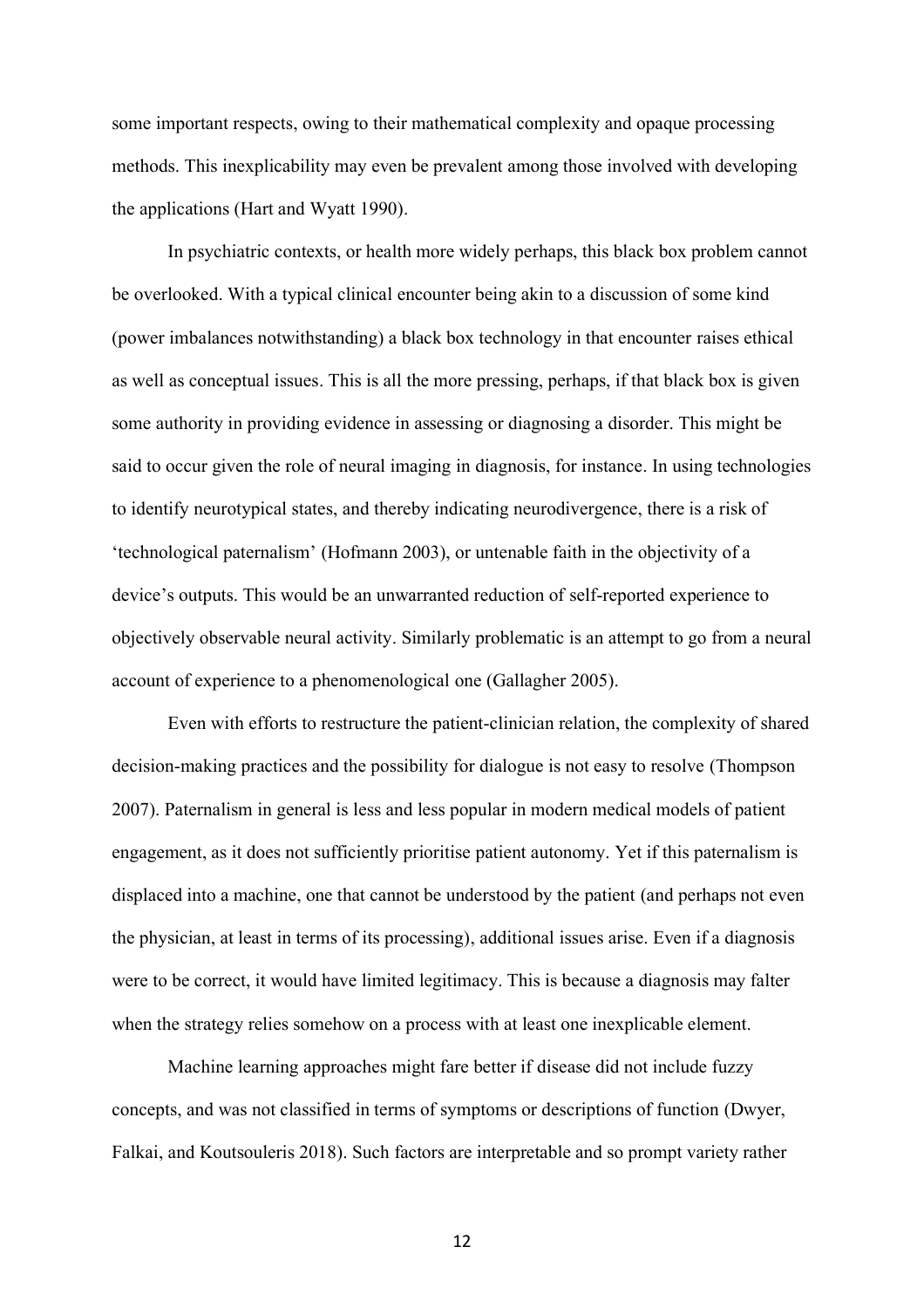than specificity. Biomarkers, objective criteria, would likely provide a better basis for machine learning based psychiatry. It ought to open the difficult question: is the technology 'operating better' equivalent to *psychiatry* operating better?

One issue turns on how diagnosis works in psychiatry, where psychological traits may be scrutinised as psychiatric disorders. The construction of an ideal type of brain function, say, as derived from a mass of tokens examined in research, is instructive for various research aims. But this ought not to serve as a *telos*, or an end toward which any deviation ought to be steered. The 'datafied brain' is not the *proper brain* by dint of being based in many instances, and individual deviations from neurotypical models ought not to be thought of as deviant brains *per se*. This is especially important where neuroscience would hope to inform psychiatry, and where abnormal neural data may be taken to evidence psychiatric disturbance.

In terms of data diversity there is a serious underrepresentation of any but those of Western European origin, signalling the curated nature of data sets (Chiao and Cheon 2016; Gitelman 2013; Henrich et al. 2010). Yet technologies, such as those processing data curated from sub-sets of large groups, appear in some sense to present neurotypical states as objectively proper neural states. As various discussions have served to illustrate, imaging in particular can be problematic in encouraging faulty reasoning (Logothetis et al. 2001; Poldrack 2006). As Joseph Dumit notes, brain scans of patients diagnosed with schizophrenia are referred to by researchers as 'schizophrenia,' whereas others are labelled 'normal controls.' This reveals a way in which researchers can come to see positive scans as showing 'schizophrenia itself' somehow, rather than indicating symptoms. In this example, "…the symptom has been collapsed into the referent" (Dumit 2016, p. 222).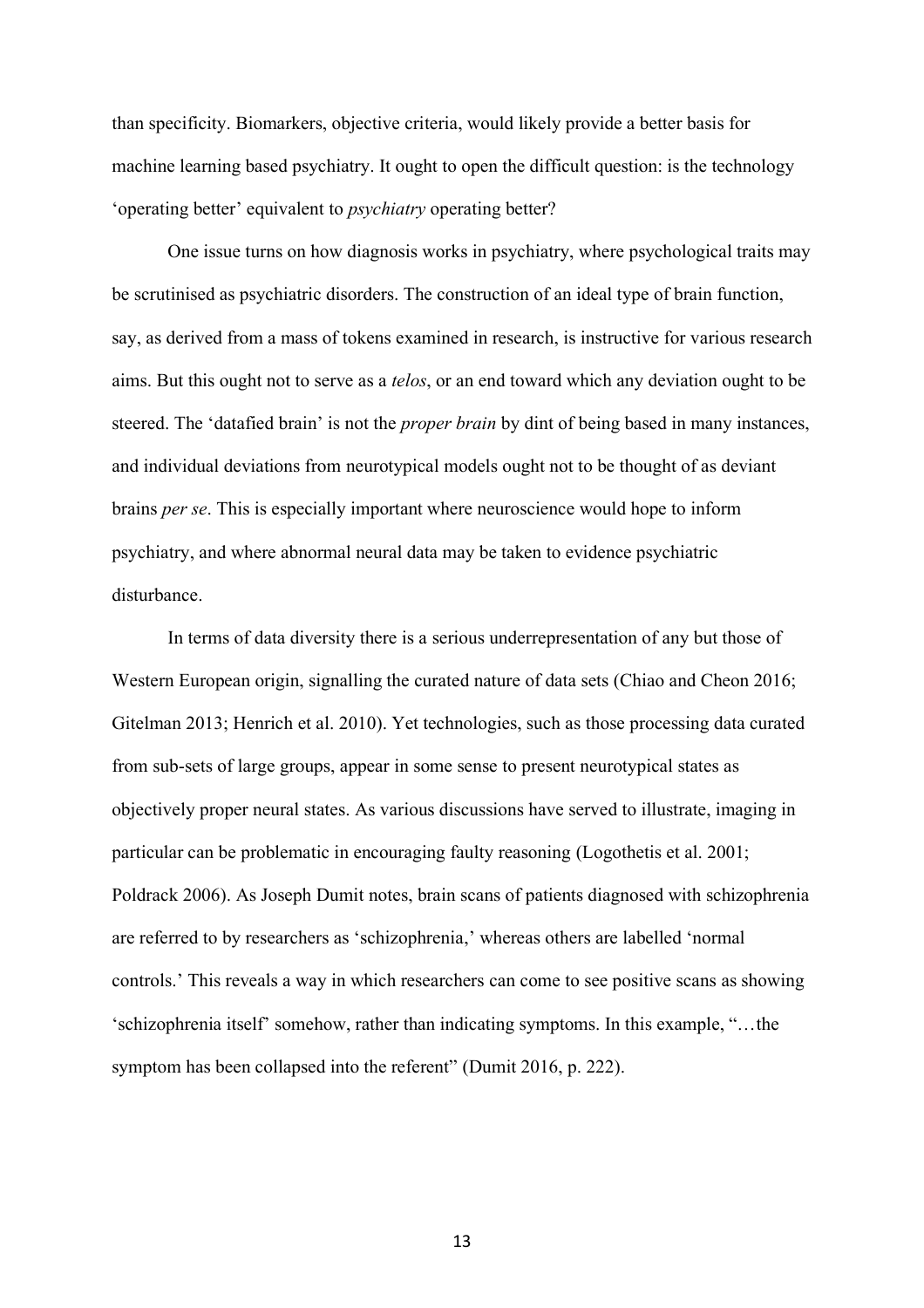Just as we do not need to pit conventional human intelligence (HI) and AI in opposition, we also do not need to set neuroscience and psychiatry in opposition. As Simon Cohn writes of psychiatry,

"The issue is not that neuroscience does not, or should not, play a significant role in psychiatry, but that at present at least its commitment to a simple reductionist paradigm is also affording the researchers a degree of naivety and lack of social awareness that is of concern. The effect is that, unlike traditional psychiatric encounters which, despite issues of power and inequality, are nevertheless inherently social interactions, the emerging role of neuroscience in psychiatry suggests the role of individual experts and doctors might be deferred by the apparently objective, and self-determining technology." (Cohn 2016, 180)

The mind is an 'open system' not well accounted for by wholesale reduction (S. Rose 2016, 63), even though the physical basis for many of its operations can be well understood through neuroscientific research. This reductionism is similarly unsuccessful when narrow AI accounts of reason-led action are presented as somehow indicative of an idealised HI. Diagnosing problems of the mind in terms of neurophysical anomaly omits key details about what mindedness consists in. In relying too much on black box technologies in the processes of assessment and diagnosis, it is important not to miss this point. For these reasons, the place of AI in these processes requires some further scrutiny.

## Action, Reason, and Norms: Comparing HI and AI

For our purposes here, we propose that AI can include anything that seeks to reproduce or simulate methods of decision-making, and reasoning, by technological means. By HI, we point very broadly to the human ability to *reason*, such that a basis for distinguishing between causal or caused activity and intentional action can be established. On this account,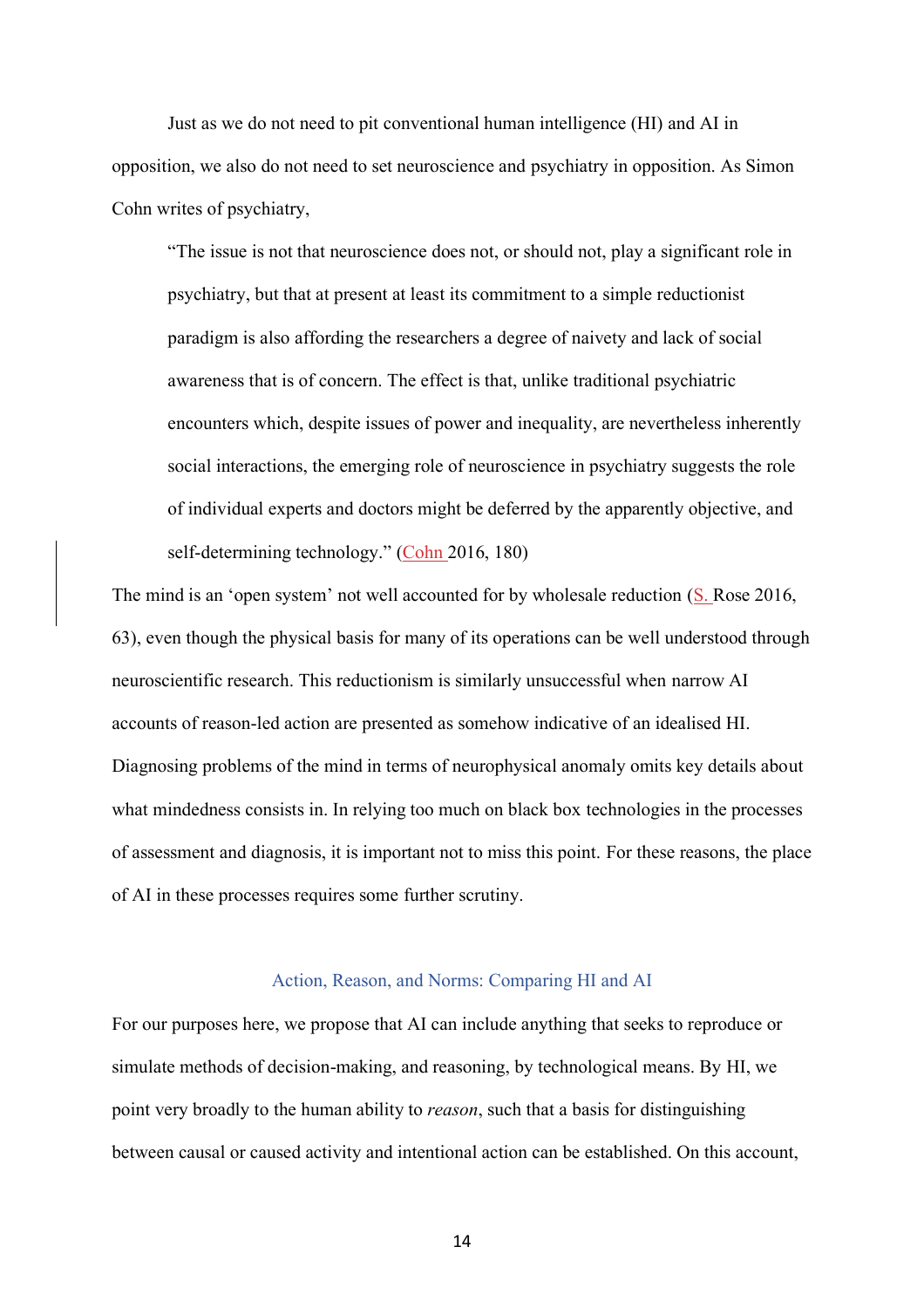action can be interpreted as being done for reasons, whereas caused activity occurs owing to physical laws.

AI offers powerful and useful tools for neuropsychiatry. AI can be deployed in various contexts, especially in areas of neuroscience where it can outperform human beings in key tasks. Some think that it will have a revolutionary effect across this variety of contexts (Grace et al. 2017), especially for pattern-recognition. It is also thought that AI will have an important role in future clinical research and medical imaging, for instance (Ramesh et al. 2004). AI systems can be used to predict events, especially given the scope for analysing datasets much larger than would be feasible for any given human. Alongside these successes are more common feats including beating humans in games, and sometimes with impressive displays of original moves (Silver et al. 2016). As noted above, AI offers scope for neurotechnologies in the diagnosis and specification of treatments of brain and psychiatric disorders. This next section explores what might be the conceptual limitations of these technologies, and what might be the likelihood that such limitations can be overcome.

Especially in terms of psychiatry, in human reasoning there is a vested interest in examining beliefs, weighing desires, and fitting them with various intentions. From these sorts of activities, HI looks for good reasons for thinking or behaving in different ways. Our starting point here is that AI does not 'look for reasons,' let alone look for good ones. While AI may have the appearance of 'looking for reasons', in fact it operates according to statistical methods. Unlike human reasoning, beliefs are not examined, desires are not weighed, and intentions are absent. Yet AI has no interests beyond the completion of these actions, and so nothing in this process can be said to be better *for the AI itself* than anything else from an imagined AI point of view. We pass over the question of whether AI could exhibit something like irrationality or mental illness, though perhaps reflection on this idea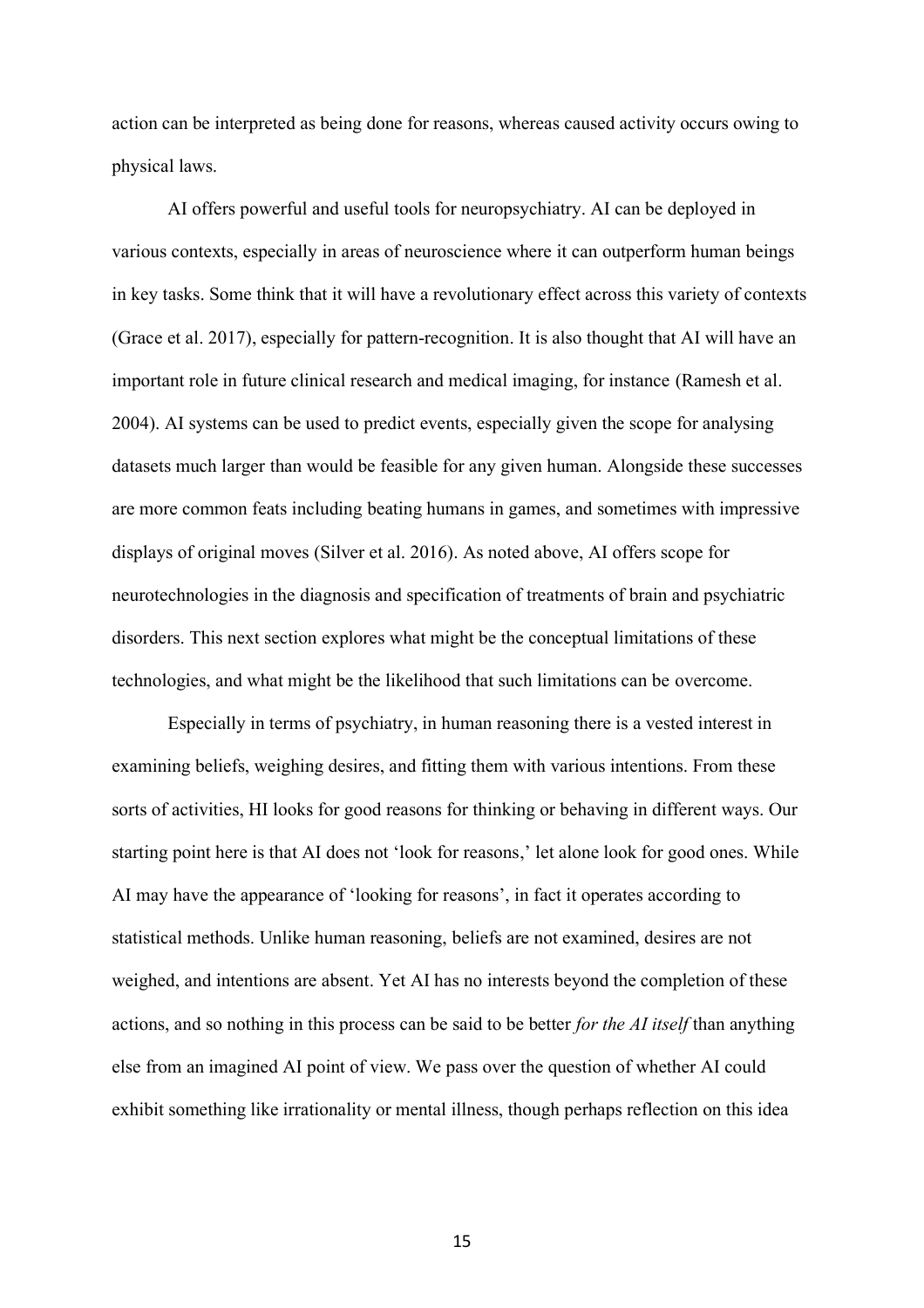could aid in understanding HI and the potential disorders of humans in general (Ashrafian 2017).

Understanding HI reason-selection is complex and includes trying to understand the actions of another even when they exhibit odd behaviours. One example is of apparent delusion, and the efforts exerted to engage with such action as meaningful, despite possible delusion. In such circumstances we can and do ask for (and typically expect to receive) some account of why one course of action was chosen over another. For AI, this process is not so simple, despite ongoing work to try to re-create the kinds of justificatory argumentation ubiquitous in HI (Bench-Capon and Dunne 2007). HI and behaviour is rich in reason-giving and in reason-expecting, all of which is essential to our *form of life* (Wittgenstein 2009), to our mental states, as well as to our ethical and legal systems and structures.

We could envisage in principle an AI in the sense of a highly complex simulation of decision-making, modelled on patterns from past cases. But this cannot replicate the complexity of human norms as they appear standardly in much reasoning. AI and machine learning approaches typically rely on statistical analysis of patterns of reasoning. Even when made more complex by fusing different modelling techniques and seeking meta-models by technical means (Dwyer et al. 2018), the norms upon which prediction will proceed are descriptive. They are not acted upon so as to ground 'good reasons,' but are simply attractors in a possibility space.

Put simply, when it comes to reasoning in general, the norms we are interested in are those of HI. In specific cases, we can deploy AI to get tasks done efficiently. But in any case where an AI could be deployed to get some task done efficiently, even if that AI really would get the job done, we have the HI-type question of whether that deployment would be a good idea. The answer to that question would draw upon a potentially wide set of evaluable reasons, linked to practical conceptions of oneself and the world at large. In other words,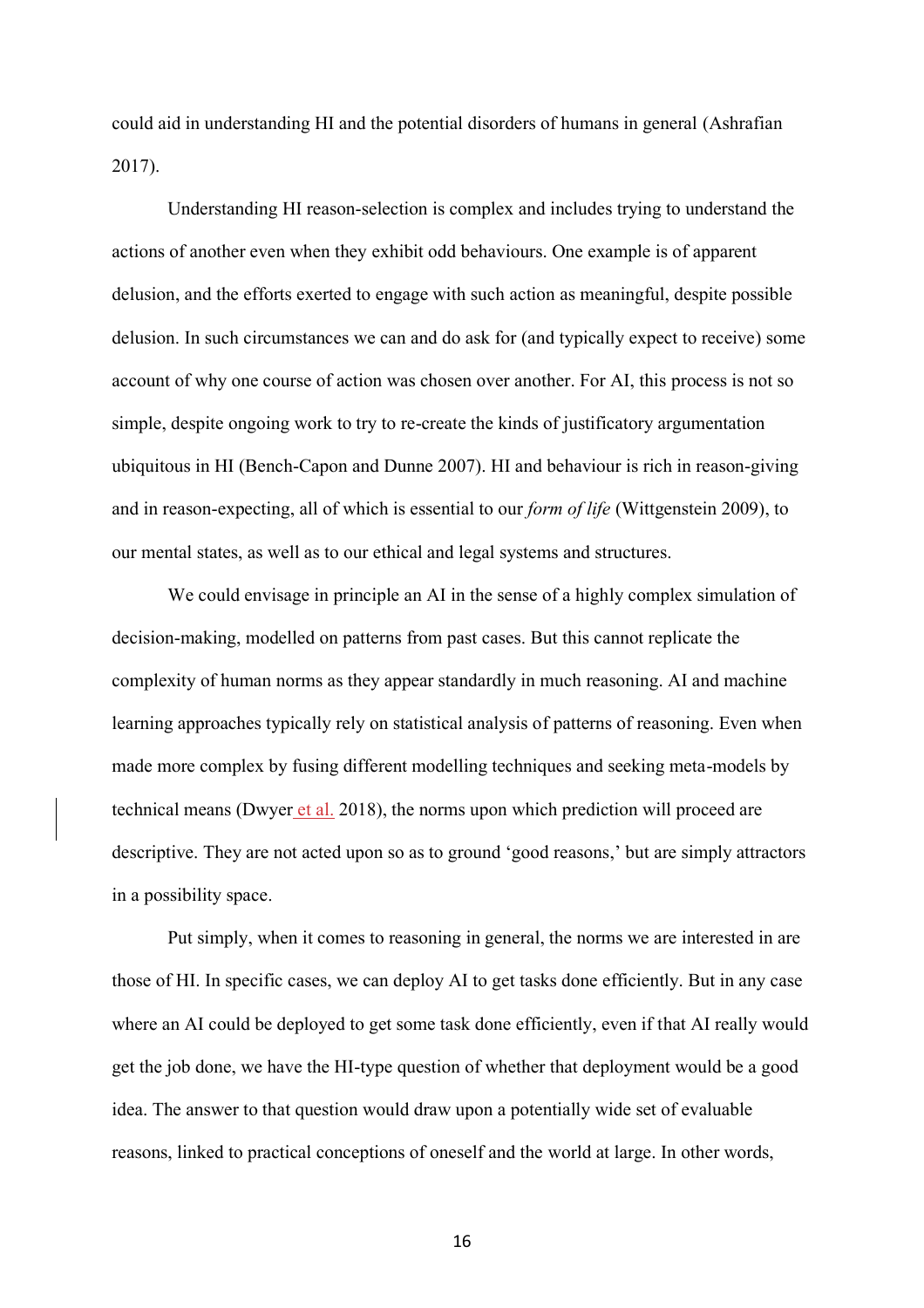there is typically more at stake in the diagnosis of a disorder than just the correct identification of a disorder. The need to take into account a complex set of cultural and conceptual norms (within which any diagnosis is meaningful) requires highly sophisticated judgements, including that of the patient, of the psychiatrist, and of assorted other actors in the relevant medical and social structures. This includes taking into account whether a diagnosis is useful, for instance.

An essential contrast between AI and HI in these examples is the role of norms. AI systems often run on the basis of descriptive norms, norms derived from statistical analysis of many cases. AI learning that is essentially statistical is thereby essentially inductive. HI can 'run' on a variety of norms, including but not limited to the descriptive. Our suggestion is that an AI-based analysis of mental states will not be able to recover non-descriptive norms, and therefore will not be able to recover the whole variety of reasons for action that HI might be using. AI-driven analysis of data relating to humans is necessarily highly focussed, taskdriven, and exclusionary. This means that it may not capture the same kind of normative complexity available to human reasoning and judgement. Decontextualised data cannot provide the same content and contexts of the humans that such data are taken to represent.

HI is constrained by 'rational norms' which can be grounded in a variety of ways including semantics, politics, and socio-cultural conditions. Such variables are not arbitrary, but they are contingent. They are on the one hand expected and predictable, while also being flexible and surprising. This variety of norms provides a structure for behaviour, and for coordinating behaviour among groups, but it is not a singularly logical structure. While logical structures ground basic sets of norms for both AI and HI, in the case of HI, logical consistency and the validity of arguments isn't always central to either intelligence or to behaviour, and to assume it will be is to miss a great deal about human rationality. Our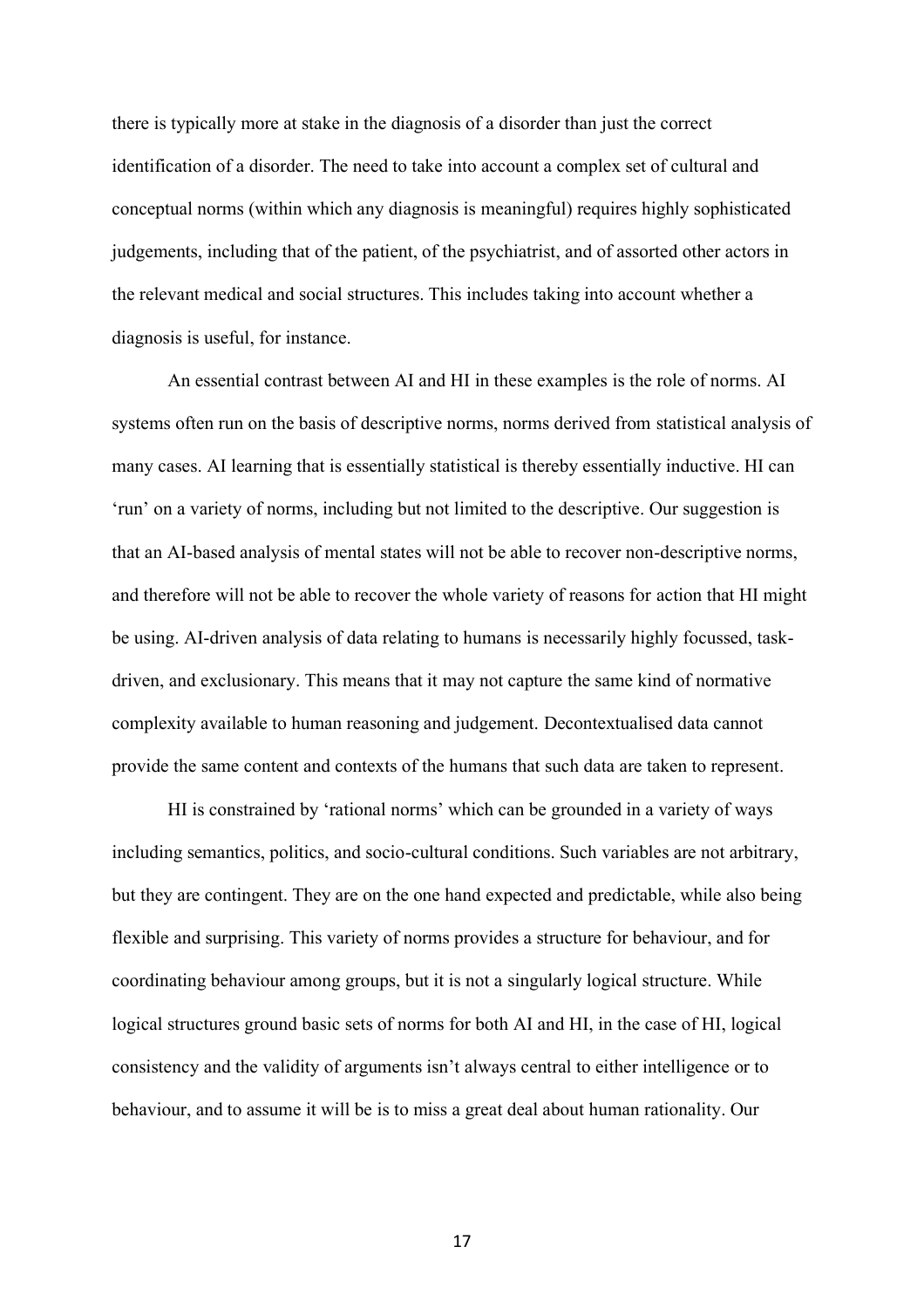reasoning is impacted by the content of our experiences (arguably more than by structure) and our expectations are guided accordingly.

Human beings, as rational beings, are not just bound to look for reasons to act, where any reason will do; we also look for specific, compelling, convincing reasons. In other words, *good* reasons. Because human beings can typically reflect upon varieties of reasons to act in one way or another, or to refrain to act at all, there are evaluative conditions upon reasoning. It is not simply the case that by perceiving a reason to do x as a reason to do x we are rationally bound to do x. Rather, when a reason to do x presents itself, it is as if this reason enters a 'gap' between the reason seen as a reason, and the eventual acting upon that reason. This evaluative gap is where HI assesses reasons as good or not, appropriate or not, worthy or not, and so on.

Good reasons are tied to a practical, contextualised, idea of oneself. If such a context were not important, we would just act on whatever reasons came to mind by virtue of their being identifiable as reasons. For example, to say of an unidentified mechanism (with uncertain consequences) that a lever 'has a handle that fits my hand comfortably, therefore I will pull the handle,' offers a rather weak and unlikely indicator for either decision-making or action. A less surprising and more relatable type of reasoning here might be, 'I don't know what the handle does, so no matter how comfortable it appears, I won't pull it until I know more.' If I thought of myself as a discrete series of properties, rather than as a unified whole, and of the world as only a set of circumstances here and now, I might decide to pull the handle. Without a practical conception of myself related to a wider external reality, as Christine Korsgaard puts it, I would lose any sense of having reasons for doing one thing rather than another (Korsgaard 2012).

This is what is meant by 'looking for good reasons.' The self, on this account is contingent on my being a reasoning, reason-seeking, reason-bounded creature. This contrasts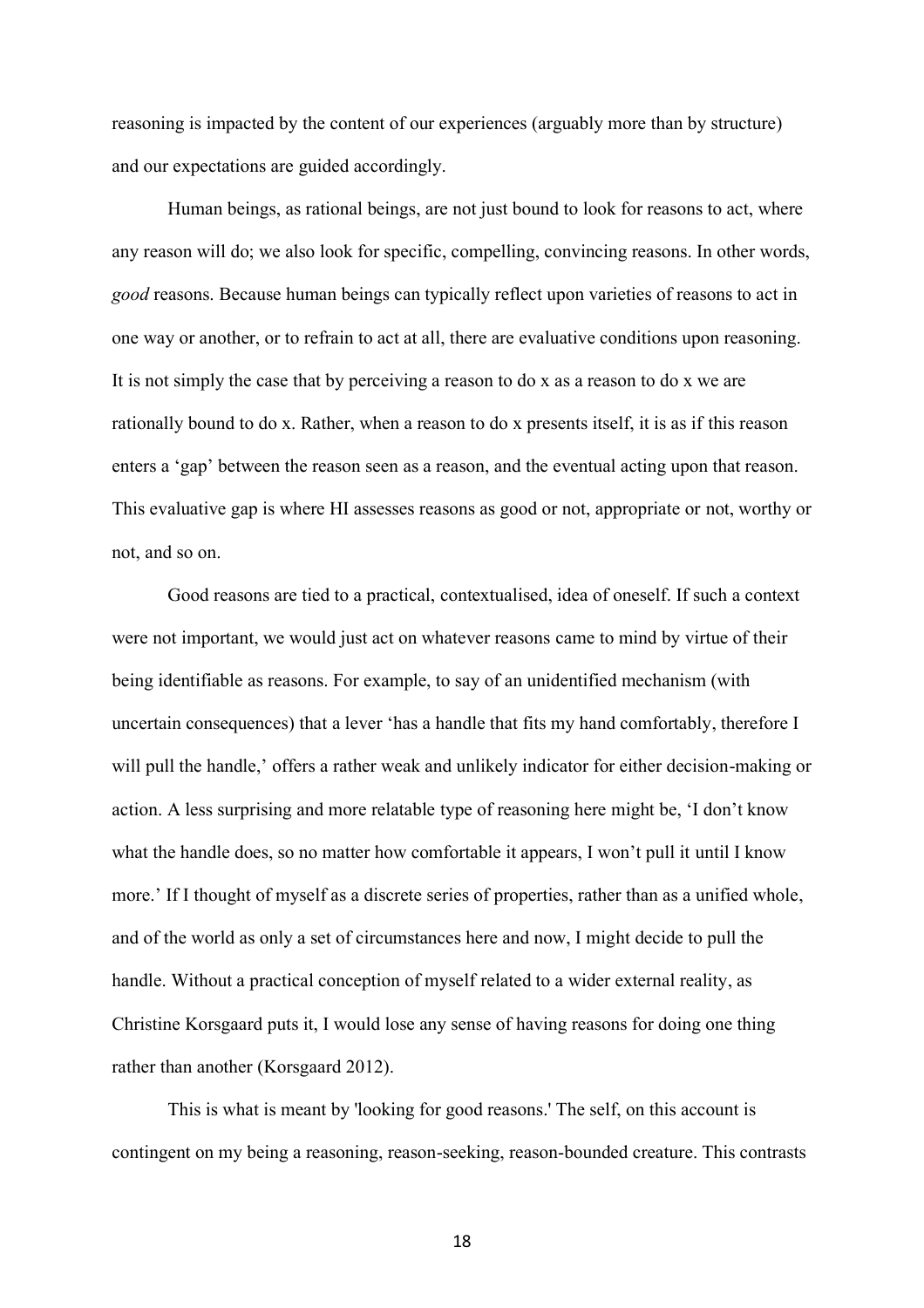with cases of AI learning from statistical analysis of data from past examples. An AI that learns by statistical analysis can derive only descriptive reasons to act, based in past cases. These are not necessarily good reasons. Indeed, their status as 'reasons' is only available to the interpreter of the data, not the AI itself. The AI is as likely to pull the handle as not.

Our argument here involves the claim that to reduce human reasons to simple gapfilling causes of behaviour is to miss details informed by a rich phenomenological experience of rationality and behaviour. On the one hand, neuroscience has a transformative role in understanding the brain, and a great deal to say in coming to understand mental processes. On the other, this role ought not to be one of determining norms for the mental as derived from the neural. Norms for mental activity, as well as for reasoning and rationality are heterogeneous and heterodox: discussion of them ought to be just as heterogeneous and heterodox. This is particularly important where AI is employed to supplement human reasoning, especially in technologized practices of psychiatry. At the very least, AI may be present in the construction of evidence for neurotypical brains, or desirable neural states, as they relate to ordered and disordered cognition or behaviour. These kinds of evidence may supplement psychiatrists' reasoning by providing clinical decision support. Strange behaviour, coupled with neurodivergence, may be seen as a strong basis for a specific kind of diagnosis, for example.

The normative point is that the neurotypical, in this example, is not constructed by AI techniques *as an ideal*, but is simply as the outcome of a complex but algorithmic procedure. Its use in diagnosis as an ideal, divergence from which is indicative of problems, is too blunt a tool. In a highly discursive psychiatric practice, explanations are forthcoming for behaviour from a variety of sources, not limited to comparisons with neurotypical exemplar states. The point here is to warn against a drift toward relying too much on the apparent objective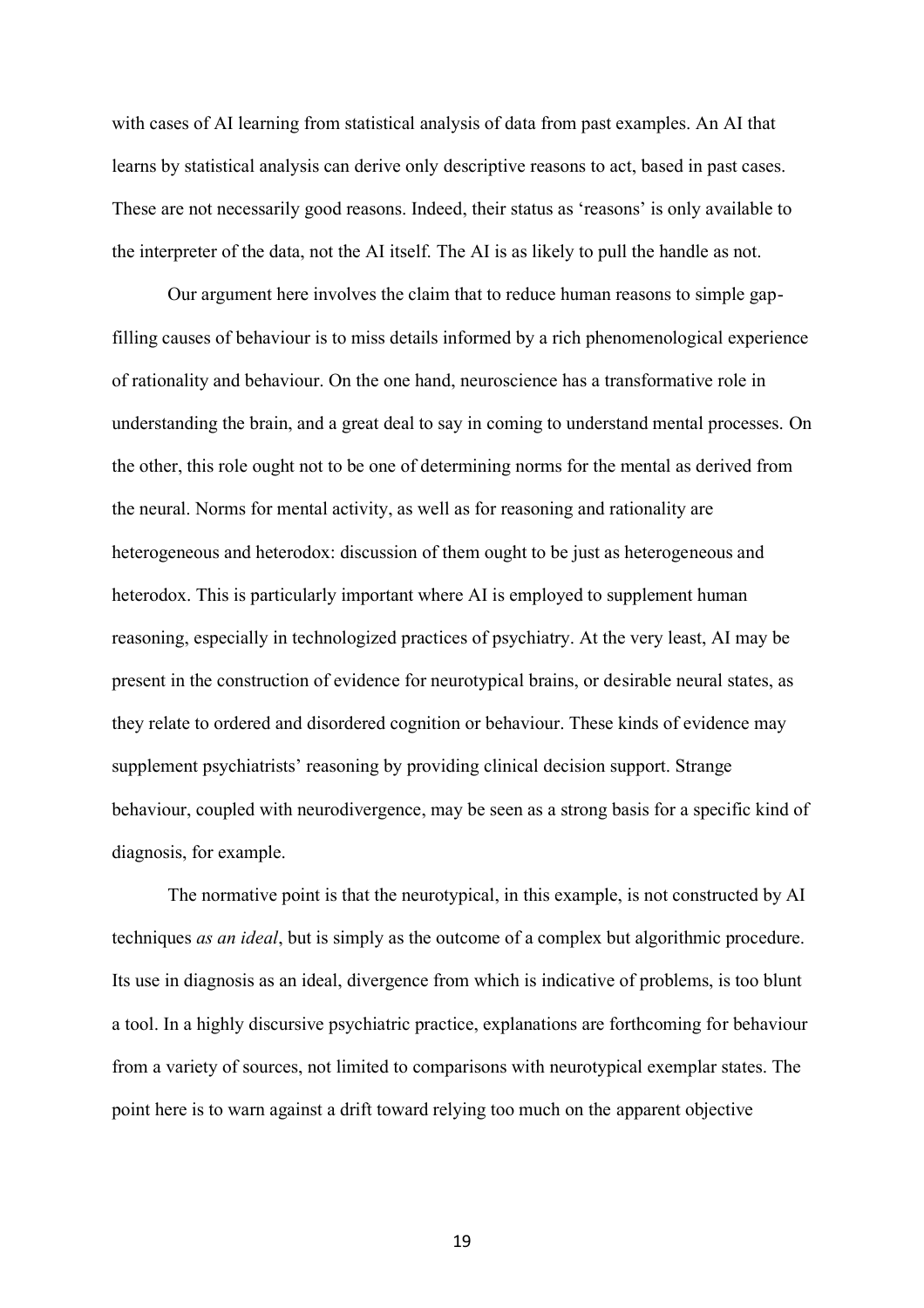normativity of evidence gained from sources like AI-derived neurotypical brains. This brings us back to reasons.

## Interpreting Strange Reasons

The general expectation is that human beings act on reasons, and that when they do not obviously, clearly, or consistently act on reasons, then a reason may still be offered for such divergence. This is the case when, for instance, a person can be said to have temporarily 'lost their mind,' behaved otherwise than might be expected, or when a person is described as being victim to their impulses, moods, or to some other emotion or impairment. It is also at least part of what may be meant when we talk of someone having a mental health issue.

The expectations displayed in this terminology, and indeed the expectations of doctors and associated experts and carers, are that there is a person who is or has the potential to be rational. From this first, basic expectation of a person as capable of reason, we might then be led to question their particular capacities in particular contexts or at particular times. For instance, where we think it is, was, or could be impaired. It may be obvious to a carer or a family member that the person they know with Alzheimer's disease is quite lucid most mornings, and they might know this from many months or even years of experience. Perhaps the person's capacity to understand or communicate deteriorates as the day goes on. In this case the carer or family member could quite reasonably claim that the person with Alzheimer's is very capable of reasons-based behaviour at some times of the day, yet may struggle at other times. This sense of capacity to act, in contrast with instances of inability to perform acts, can be seen as central in diagnostic and conceptual criteria for rationality (Johnston and Liddle 2007; Korsgaard 2012).

The person who apparently acts irrationally, or without apparent reason can still offer reasons for their behaviour. In lieu of their explanations, or if explanations cannot be offered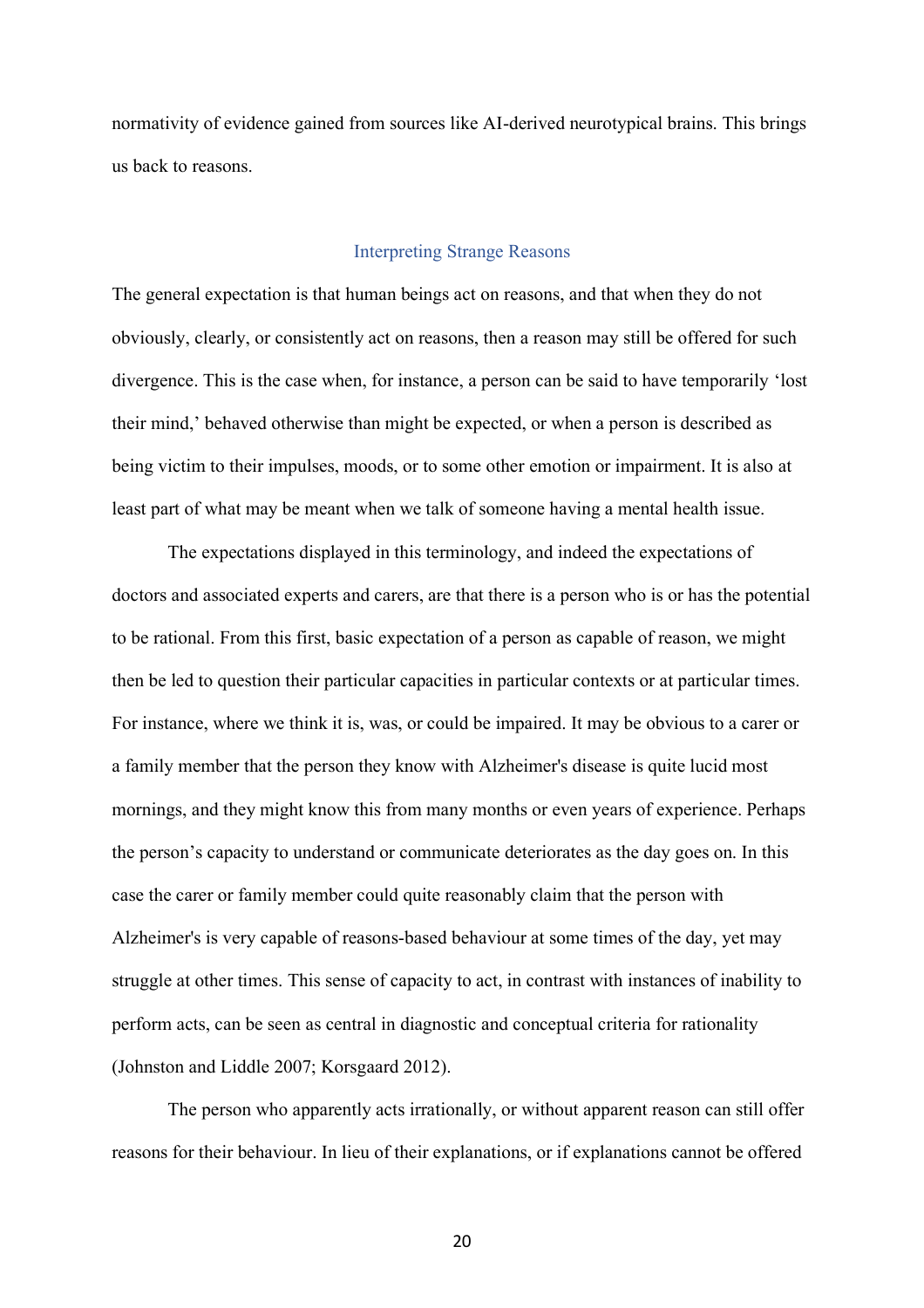(or matched with the ensuing behaviour), reasons can still be found or at least presented and examined. For instance, the person who suffers from a delusion of persecution may act as though they are being persecuted. We might want to say that such behaviour is unreasonable in terms of the reality as we see it, including a reality as verified by other details, facts, experience, and expertise, i.e. where we can establish with some confidence that there is no evidence of persecution. This is not, however to say that no reasoning can be attributed to the person who behaves or acts as though they face persecution. In fact, by entering imaginatively into the experiences of the person who suffers the delusion, we can sometimes quite successfully predict their behaviour. While this may not always be the case, and not all such behaviour is so clearly guided by apparent and predictable reasons, there are often enough reasons to make the gaps between reason and action manageable and even meaningful, especially for those who seek to communicate with, support and care for those who are suffering from or with delusion.

In a highly technologised psychiatric approach, however, strange reasoning might be correlated with brain pathology with reference to a neurotypical brain derived from masses of data, by AI means. This might set in motion a more linear diagnostic pathway than one of finding meaning. Rather than reconstructing strange reasoning, and interpreting strange reasons from a point of view, the very presence of strangeness coupled with anomalous neural activity could be taken as explanation enough. The strangeness might simply be seen as the obvious symptomatic effect of a core pathology constituted by aberrant neural activity. This is not how psychiatry works now, but in the convergence of machine learning, AI, neuroscience, and psychiatry this reductionism is clearly possible (Bzdok and Meyer-Lindenberg 2018; N. A. Farahany 2011; Insel and Quirion 2005). The question becomes whether self-reports of an apparent victim of a persecution delusion might be given as much weight when neural data contradict or challenge those reports. Confidence in data processing,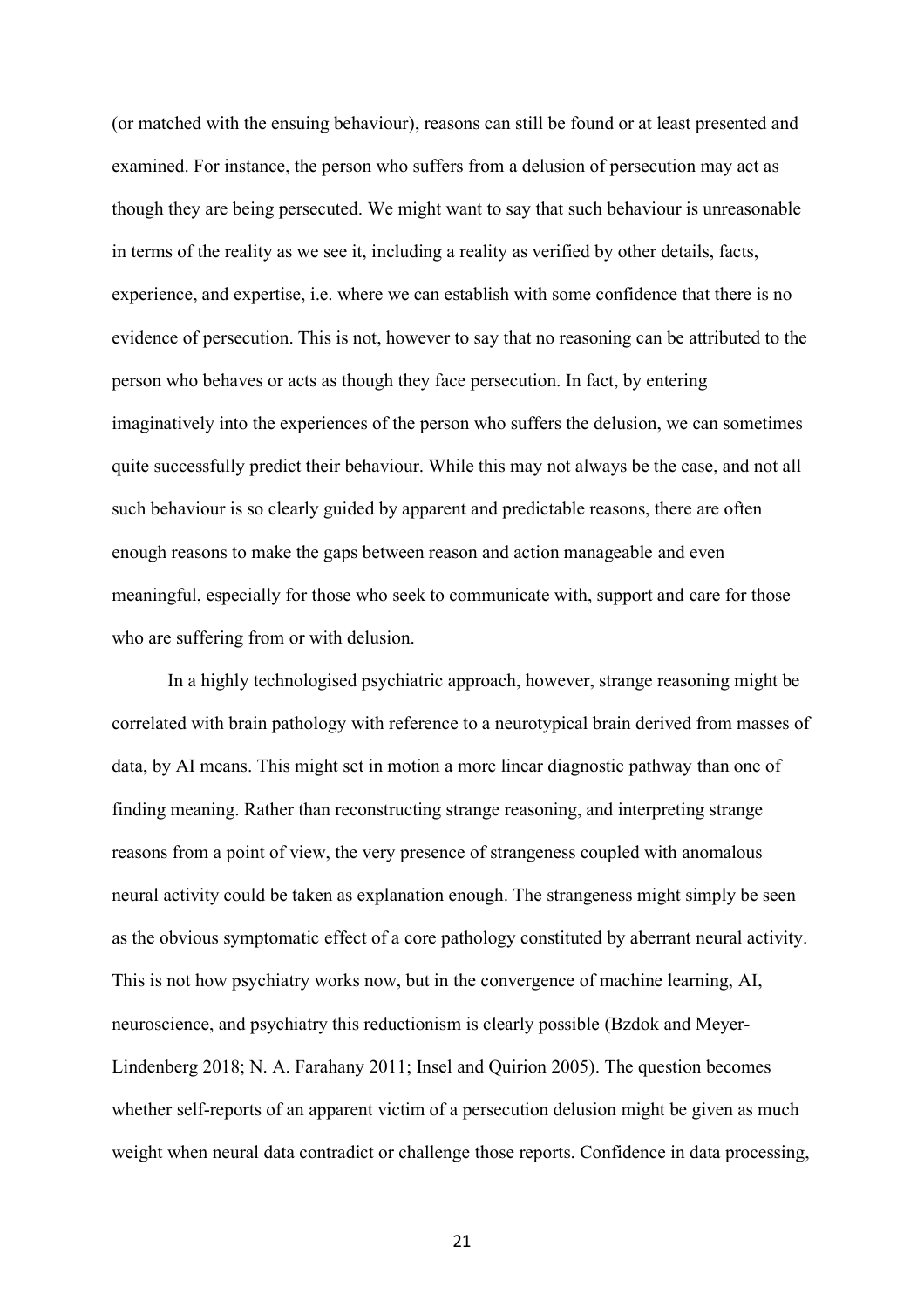computer modelling, and neural recordings might tempt more reductivist psychiatrists to think of the interpersonal encounter as peripheral to an objective neural story. This might constitute an instance of *the symptom collapsing into the referent*.

The possibility that evidence might be evaluated differently at different times may be exacerbated by trust in the apparent objectivity of neural based technologies. In one case, a patient might be seen as exhibiting symptoms of mood disorder. In another, the patient may be judged to have a neural abnormality that leads to their reporting disordered mood. This would be a significant difference, rooted in the degree to which a reductionist paradigm in diagnosis came naturally or not, was accepted or not, by a practitioner. Both interpersonal and neural-based evaluative frameworks have something to contribute to a diagnostic situation, but the practical problem of integration remains. Recalling Simon Cohn (2016) from above, the issue is not to simply acquiesce in the seeming objectivity of the technical system.

The account we offer here suggests that not only are there varieties of reasons for doing or not doing x, but also that there can be varieties of evaluations that might lead two individuals to come to different conclusions about both the reasoning and the actions that follow. We can also see that a person's reasoning may challenge or defy the reasoning of others, but that understanding about unusual reasons may yet be found. Even when in my evaluation I find a reason to act, and you find one to refrain, there is yet scope for understanding and for shared purpose. It is a possibility that there are as many evaluative frameworks as there are individuals evaluating. This suggests that when we try to understand one another, we are as much looking at the reasoning of the other as we are at their conclusions. Even when such reasoning appears to defy reality, meanings can be found. It remains unclear whether an AI can be developed to undertake this multifaceted appraisal of reasons and reasoning.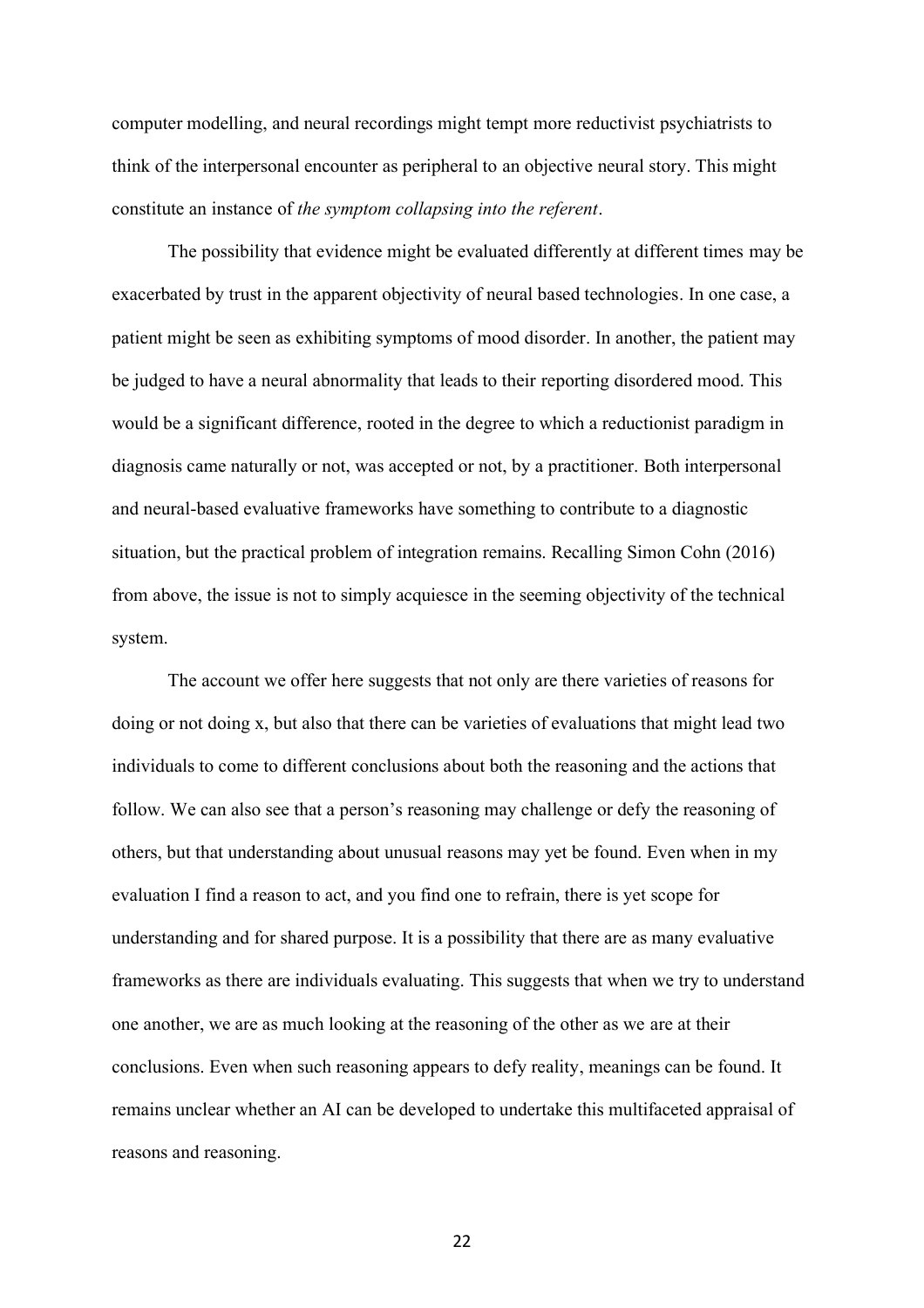## Conclusion

In the interpretation of reasons, we deal with people's practical conceptions of themselves, alongside evaluation of behaviour. Psychiatry can be informed by technology so as to provide insights otherwise hard to gain, which can aid in clinical decision support, evidence gathering through data analysis, and broadly in processes of assessing patients (Iniesta et al. 2016). But the technology ought not, without detailed interpretive discussion and questioning, be thought of as providing proof somehow of disorder (Maddox, Rumsfeld, Payne 2019). This is unlikely to be the intent of many psychiatric practitioners, but in a context of highly technologized psychiatry, and a growing drive toward neurotechnology, the context may promote drift.

Technological solutions to human problems are best when they are reversible and based on careful consideration. Careful consideration allows decision-making to be constrained by practical conceptions of oneself, and so be grounded in good evaluations of reasons. This includes recognition of human complexity, whether in reasoning, or in the rich phenomenological experiences we have of these reasons. Where reasoning itself appears to be in doubt, psychiatry can offer analysis of disorders or recommend treatments when necessary, but the aim should always be to include the agent, and to presume agency.

#### References

Ashrafian, H. (2017). Can artificial intelligences suffer from mental illness? A philosophical matter to consider. *Science and Engineering Ethics*, 23(2), 403–12. https://doi.org/10.1007/s11948-016-9783-0.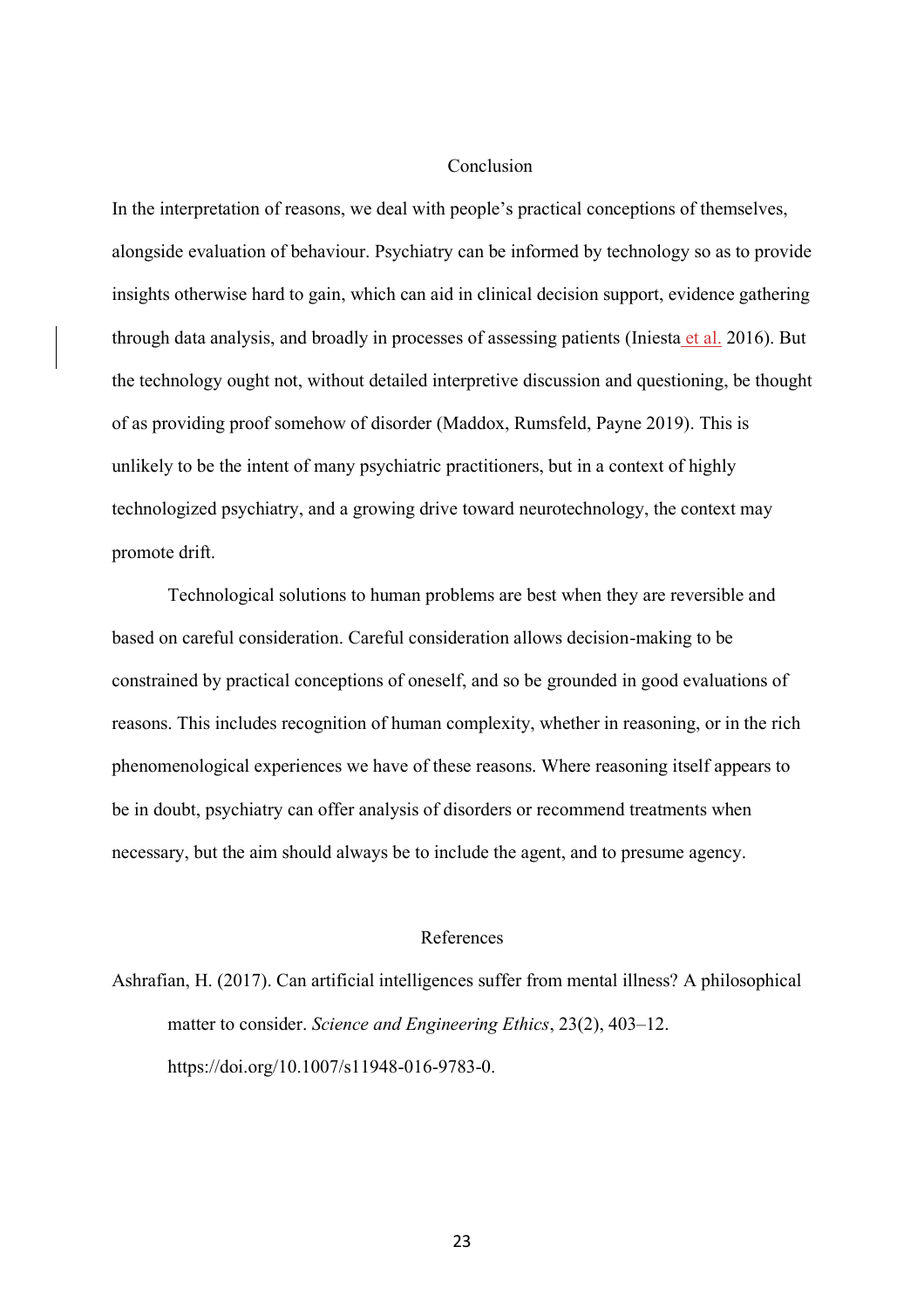Bench-Capon, T. J. M., & Dunne, P. E. (2007). Argumentation in artificial intelligence. *Artificial Intelligence,* 171(10–15), 619–41. https://doi.org/10.1016/j.artint.2007.05.001.

- Bzdok, D., & Meyer-Lindenberg, A. (2018). Machine learning for precision psychiatry: Opportunities and challenges. *Biological Psychiatry: Cognitive Neuroscience and Neuroimaging,* 3(3), 223–230.
- Chiao, J. Y., & Cheon, B. K. (2016). Cultural neuroscience as critical neuroscience in practice'. In S. Choudhury & J. Slaby (Eds.), *Critical neuroscience: A handbook of the social and cultural contexts of neuroscience* (pp. 287-304). Oxford: John Wiley & Sons.
- Churchland, P. S. (1989). *Neurophilosophy toward a unified science of the mind brain*. Cambridge, Massachusetts: MIT Press.
- Cohn, S. (2016). Disrupting images: Neuroscientific representations in the lives of psychiatric patients. In S. Choudhury & J. Slaby (Eds.), *Critical neuroscience: A handbook of the social and cultural contexts of neuroscience* (pp. 179-194). Oxford: John Wiley & Sons.
- Dumit, J. (2016). Critically producing brain images of mind. In S. Choudhury & J. Slaby (Eds.), *Critical neuroscience: A handbook of the social and cultural contexts of neuroscience* (pp. 195-226). Oxford: John Wiley & Sons.
- Dwyer, D. B., Falkai, P., & Koutsouleris, N. (2018). Machine learning approaches for clinical psychology and psychiatry. *Annual Review of Clinical Psychology,* 14, 91–118.
- Fang, J. Y, & Tolleson, C. (2017). The role of deep brain stimulation in Parkinson's disease: An overview and update on new developments. *Neuropsychiatric Disease and Treatment* 13 (March), 723–32. https://doi.org/10.2147/NDT.S113998.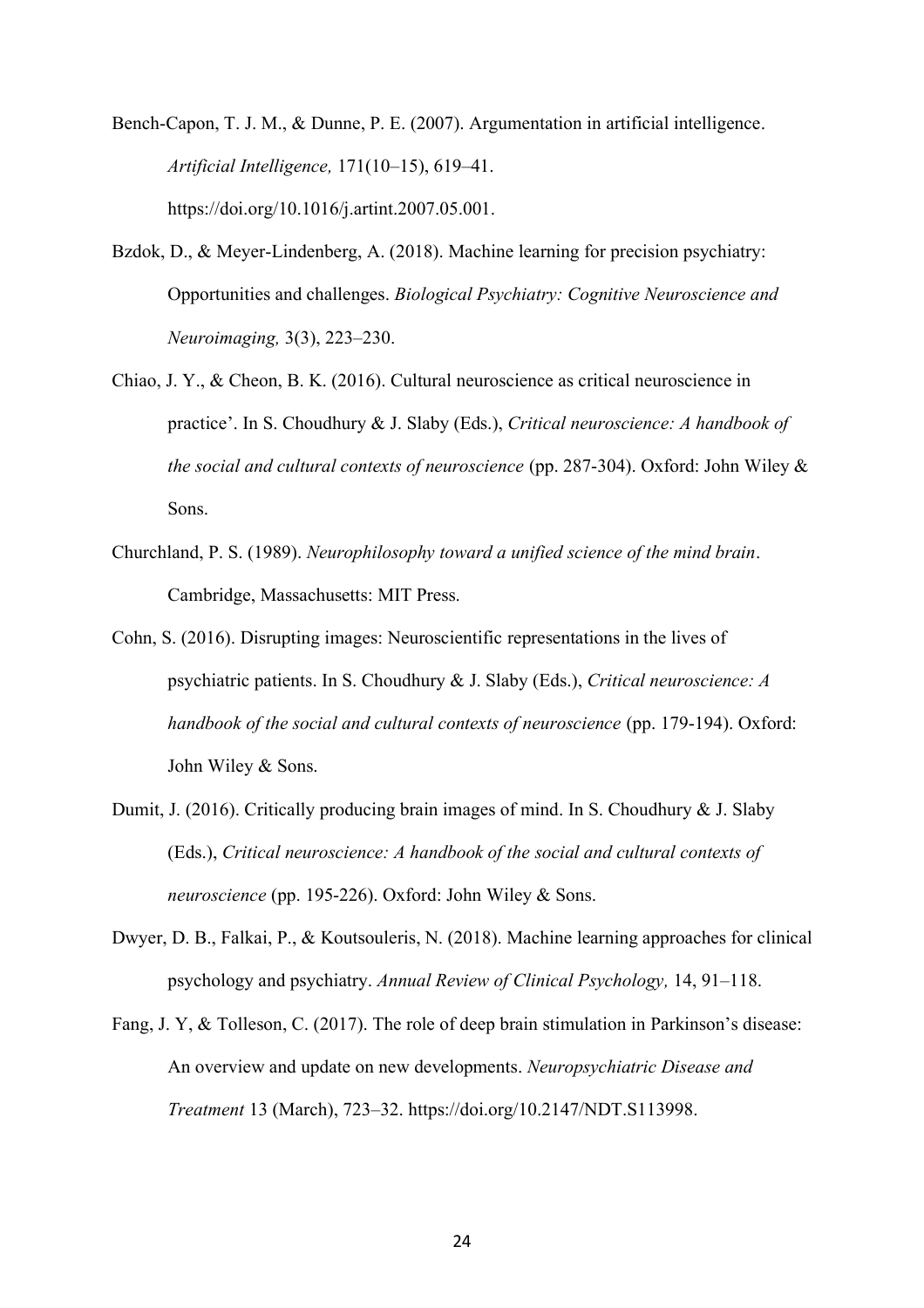Farahany, N. A. (2018). When technology can read minds, how will we protect our privacy? *TED Talks*.

https://www.ted.com/talks/nita\_farahany\_when\_technology\_can\_read\_minds\_how\_w ill we protect our privacy.

Farahany, N. A. (2011). A neurological foundation for freedom. *Stan. Tech. L. Rev*. 2011.

- Gallagher, S. (2005). *How the body shapes the mind.* Oxford: Oxford University Press. https://doi.org/10.1093/0199271941.001.0001.
- Gilbert, F., Goddard, E., Viaña, J. N. M., Carter, A., & Horne, M. (2017). I miss being me: Phenomenological effects of deep brain stimulation. *AJOB Neuroscience,* 8(2), 96– 109. https://doi.org/10.1080/21507740.2017.1320319.
- Gitelman, L. (Ed.) (2013). *'Raw data' is an oxymoron*. Cambridge, Massachusetts; London, England: The MIT Press.
- Glannon, W. (2016). Ethical issues in neuroprosthetics. *Journal of Neural Engineering,* 13(2), 021002.
- Glaser, J. I., Chowdhury, R. H., Perich, M. G., Miller, L. E., & Kording, K. P. (2017). Machine learning for neural decoding. *ArXiv:1708.00909 [Cs, q-Bio, Stat]*, August. [http://arxiv.org/abs/1708.00909.](http://arxiv.org/abs/1708.00909)
- Goering, S., Klein, E., Dougherty, D. D., & Widge, A. S. (2017). Staying in the loop: Relational agency and identity in next-generation DBS for psychiatry. *AJOB Neuroscience,* 8(2), 59–70. https://doi.org/10.1080/21507740.2017.1320320.
- Grace, K., Salvatier, J., Dafoe, A., Zhang, B., & Evans, O. (2017). When will AI exceed human performance? Evidence from AI experts, May. https://arxiv.org/abs/1705.08807.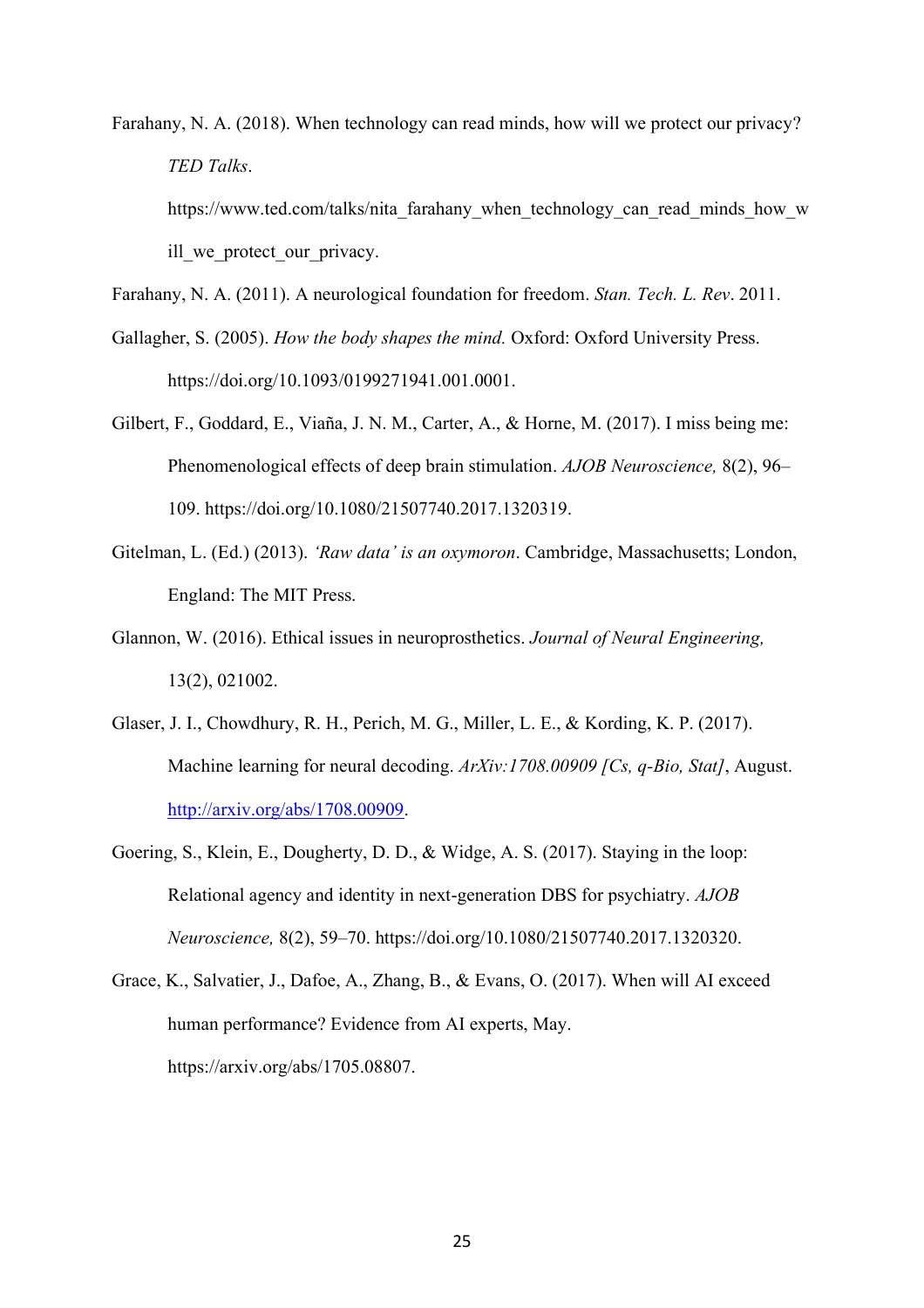- Hart, A., and Wyatt, J. (1990). Evaluating black-boxes as medical decision aids: Issues arising from a study of neural networks. *Medical Informatics* 15(3), 229–36. https://doi.org/10.3109/14639239009025270.
- Haselager, P., & Mecacci, G. (2018). Is brain reading mind reading? In B. Donnelly-Lazarov (Ed.) *Neurolaw and responsibility for action* (pp. 182–92). Cambridge: Cambridge University Press. https://doi.org/10.1017/9781108553339.009.
- Henrich, J., Heine, S. J., & Norenzayan, A. (2010). The weirdest people in the world? *Behavioral and Brain Sciences* 33(2–3), 61–83.

https://doi.org/10.1017/S0140525X0999152X.

- Hofmann, B. (2003). Technological paternalism: On how medicine has reformed ethics and how technology can refine moral theory. *Science and Engineering Ethics,* 9(3), 343– 52. https://doi.org/10.1007/s11948-003-0031-z.
- Iniesta, R., Stahl, D., & McGuffin, P. (2016). Machine learning, statistical learning and the future of biological research in psychiatry. *Psychological Medicine,* 46(12), 2455–65. https://doi.org/10.1017/S0033291716001367.
- Insel, T. R., & Quirion, R. (2005). Psychiatry as a clinical neuroscience discipline. *JAMA: The Journal of the American Medical Association,* 294(17), 2221–24. https://doi.org/10.1001/jama.294.17.2221.
- Johnston, C., & Liddle, J. (2007). The Mental Capacity Act 2005: A new framework for healthcare decision making. *Journal of Medical Ethics,* 33(2), 94–97. https://doi.org/10.1136/jme.2006.016972.
- Kellmeyer, P. (2018). Big brain data: On the responsible use of brain data from clinical and consumer-directed neurotechnological devices. *Neuroethics,* [https://doi.org/10.1007/s12152-018-9371-x.](https://doi.org/10.1007/s12152-018-9371-x)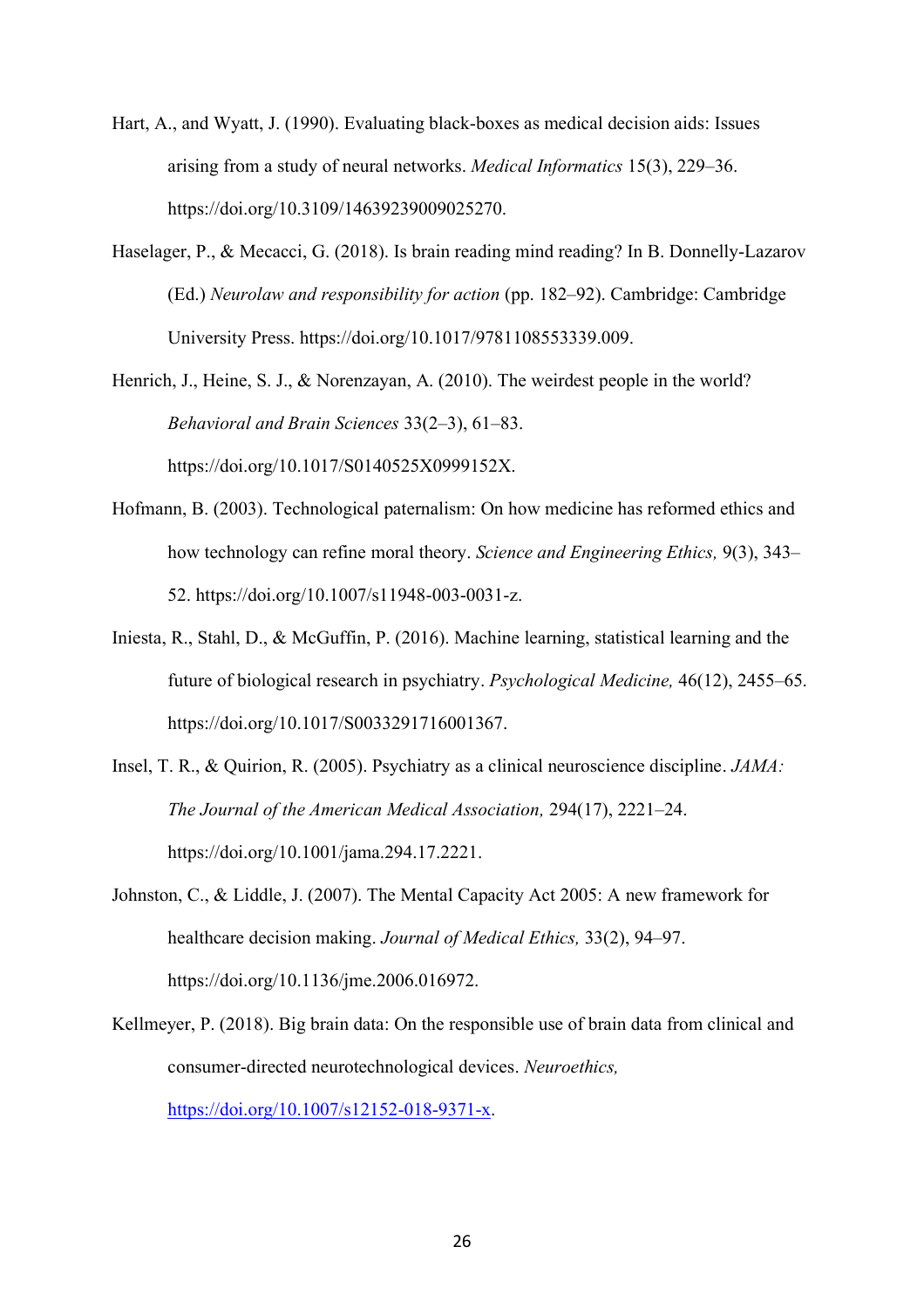- Kirmayer, L. J., & Gold, I. (2011). 'Re-socializing psychiatry: Critical neuroscience and the limits of reductionism'. In S. Choudhury & J. Slaby (Eds.), *Critical neuroscience: A handbook of the social and cultural contexts of neuroscience* (pp.305-330). Oxford: John Wiley & Sons. https://doi.org/10.1002/9781444343359.ch15.
- Kitchin, R. (2014). Big data, new epistemologies and paradigm shifts. *Big Data & Society,* 1(1), 1-12. https://doi.org/10.1177/2053951714528481.
- Klaming, L., and Haselager, P. (2013). Did my brain implant make me do it? Questions raised by DBS regarding psychological continuity, responsibility for action and mental competence'. *Neuroethics,* 6(3), 527–39. https://doi.org/10.1007/s12152-010- 9093-1.
- Klein, E., Goering, S., Gagne, J., Shea, C. V., Franklin, R., Zorowitz, S., Dougherty, D. D., & Widge. A. S. (2016). Brain-computer interface-based control of closed-loop brain stimulation: Attitudes and ethical considerations. *Brain-Computer Interfaces,* 3(3), 140–48. https://doi.org/10.1080/2326263X.2016.1207497.
- Korsgaard, C. M., (Ed.) (2012). *Kant: Groundwork of the metaphysics of morals*. Cambridge: Cambridge University Press.
- Logothetis, N. K., Pauls, J., Augath, M., Trinath, T., & Oeltermann, A. (2001). Neurophysiological investigation of the basis of the FMRI signal. *Nature,* 412(6843), 150-157.
- Maddox, T. M., Rumsfeld, J. S., & Payne, P. R. O. (2019). Questions for artificial intelligence in health care. *JAMA,* 321(1), 31–32. [https://doi.org/10.1001/jama.2018.18932.](https://doi.org/10.1001/jama.2018.18932)
- Maslen, H., Pugh, J., & Savulescu, J. (2015). The ethics of deep brain stimulation for the treatment of anorexia nervosa. *Neuroethics,* 8(3), 215–230. https://doi.org/10.1007/s12152-015-9240-9.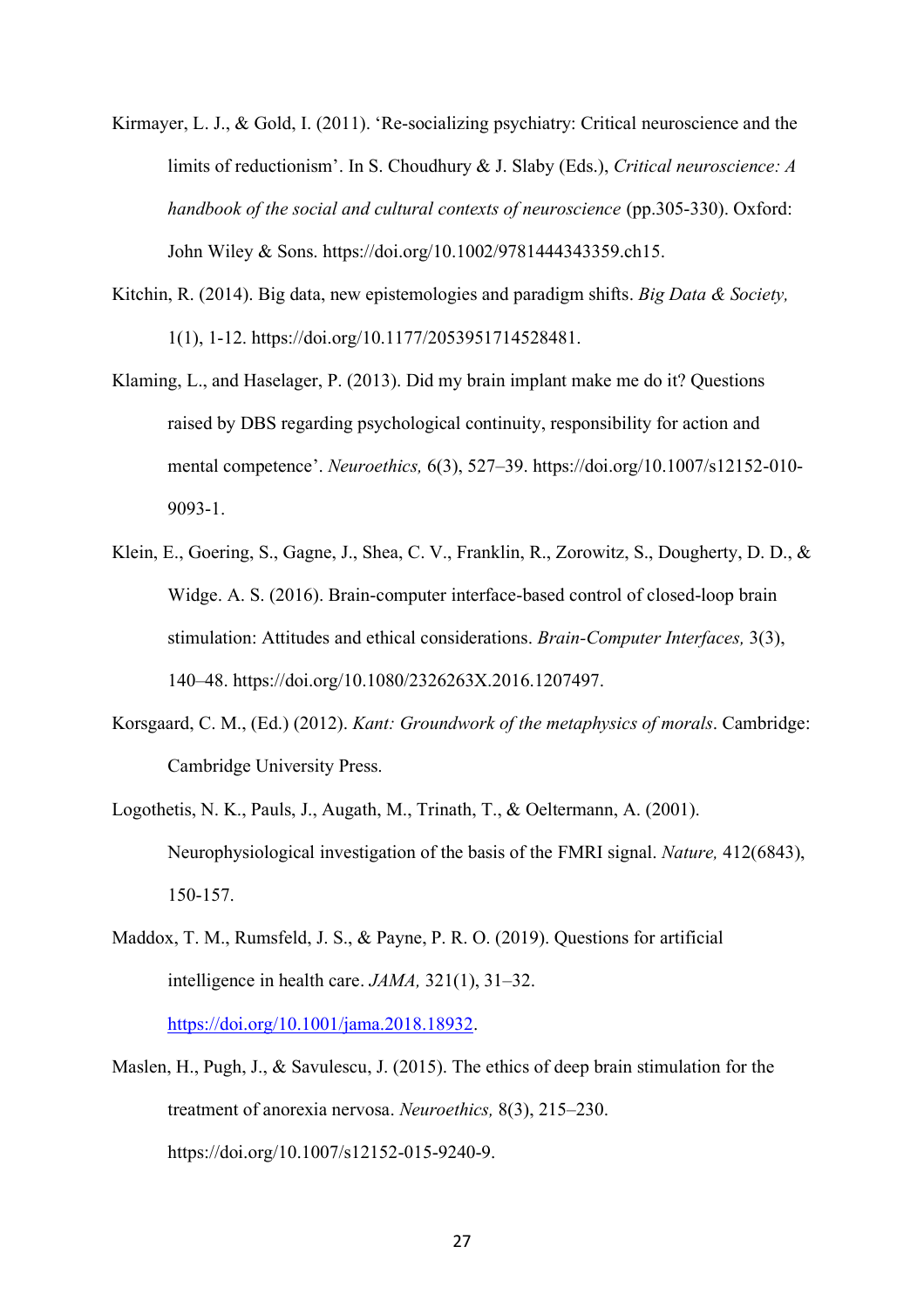- Parastarfeizabadi, M., and Kouzani, A. Z. (2017). Advances in closed-loop deep brain stimulation devices. *Journal of NeuroEngineering and Rehabilitation,*  https://doi.org/10.1186/s12984-017-0295-1.
- Poldrack, R. A. (2006). Can cognitive processes be inferred from neuroimaging data? *Trends in Cognitive Sciences,* 10(2), 59–63.
- Pugh, J., Pycroft, L., Maslen, H., Aziz, T., & Savulescu, J. (2018). Evidence-based neuroethics, deep brain stimulation and personality - Deflating, but not bursting, the bubble. *Neuroethics*, https://doi.org/10.1007/s12152-018-9392-5.
- Rainey, S. (2018). "A steadying hand": Ascribing speech acts to users of predictive speech assistive technologies. *Journal of Law and Medicine,* 26(1), 44-53.
- Ramesh, A. N., Kambhampati, C., Monson, J. R. T., & Drew, P. J. (2004). Artificial intelligence in medicine. *Annals of the Royal College of Surgeons of England,* 86(5), 334–38. https://doi.org/10.1308/147870804290.
- Roelfsema, P. R., Denys, D., & Klink, P. C. (2018). Mind reading and writing: The future of neurotechnology. *Trends in Cognitive Sciences,* 22(7), 598-610.
- Rose, N. (2003). Neurochemical selves. *Society,* 41(1), 46–59.
- Rose, N. (2016). Reading the human brain: How the mind became legible. *Body & Society,* 22(2), 140–177.
- Rose, N., & Abi-Rached, J. (2014). Governing through the brain: Neuropolitics, neuroscience and subjectivity. *The Cambridge Journal of Anthropology,* 32(1), 3–23. https://doi.org/10.3167/ca.2014.320102.
- Rose, S. (2016). The need for a critical neuroscience: from neuroideology to neurotechnology. In S. Choudhury & J. Slaby (Eds.), *Critical neuroscience: A handbook of the social and cultural contexts of neuroscience* (pp.53-66). Oxford: John Wiley & Sons.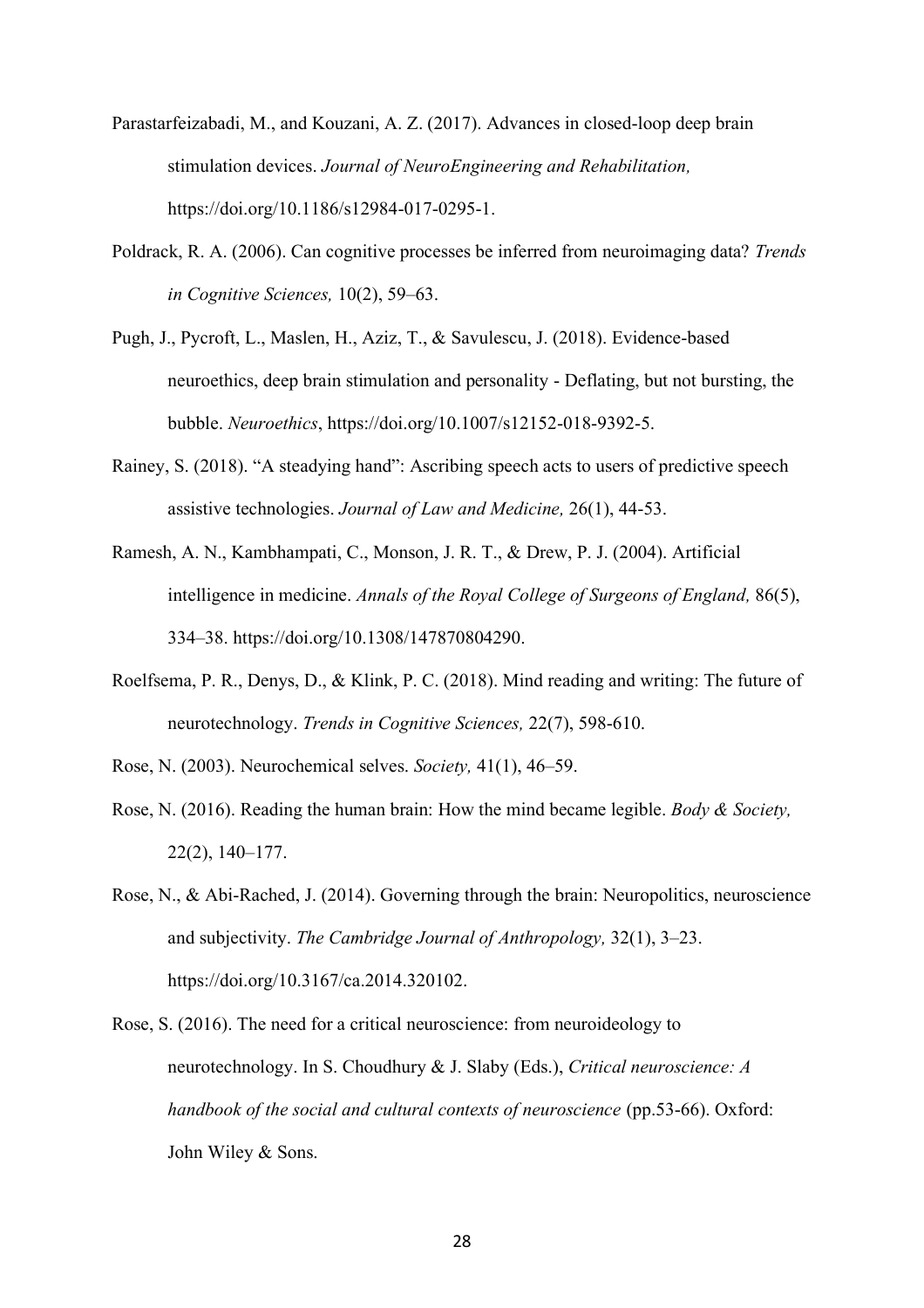- Samek, W., Wiegand, T., & Müller, K.-R. (2017). Explainable artificial intelligence: Understanding, visualizing and interpreting deep learning models. *ArXiv Preprint* ArXiv:1708.08296.
- Shortliffe, E. H., & Sepúlveda, M. J. (2018). Clinical decision support in the era of artificial intelligence. *JAMA,* 320(21), 2199–2200. https://doi.org/10.1001/jama.2018.17163.
- Silvanto, J., Muggleton, N., & Walsh, V. (2008). State-dependency in brain stimulation studies of perception and cognition. *Trends in Cognitive Sciences,* 12(12), 447–54. https://doi.org/10.1016/j.tics.2008.09.004.
- Silver, D., Huang, A., Maddison, C. J., Guez, A., Sifre, L., van den Driessche, G., Schrittwieser, J. et al. (2016). Mastering the game of go with deep neural networks and tree search'. *Nature,* 529(7587), 484–89. https://doi.org/10.1038/nature16961.
- Sitaram, R., Ros, T., Stoeckel, L., Haller, S., Scharnowski, F., Lewis-Peacock, J., Weiskopf, N. et al. (2017). Closed-loop brain training: The science of neurofeedback. *Nature Reviews Neuroscience,* 18(2), 86–100. https://doi.org/10.1038/nrn.2016.164.
- Tamburrini, G. (2009). Brain to computer communication: Ethical perspectives on interaction models. *Neuroethics*, 2(3), 137–149.
- Temel, Y., Kessels, A., Tan, S., Topdag, A., Boon, P., & Visser-Vandewalle, V., (2006). Behavioural changes after bilateral subthalamic stimulation in advanced Parkinson disease: A systematic review. *Parkinsonism & Related Disorders,* 12(5), 265–72. https://doi.org/10.1016/j.parkreldis.2006.01.004.
- Thompson, A. G. H. (2007). The meaning of patient involvement and participation in health care consultations: A taxonomy. *Social Science & Medicine,* 64(6), 1297–1310. https://doi.org/10.1016/j.socscimed.2006.11.002.